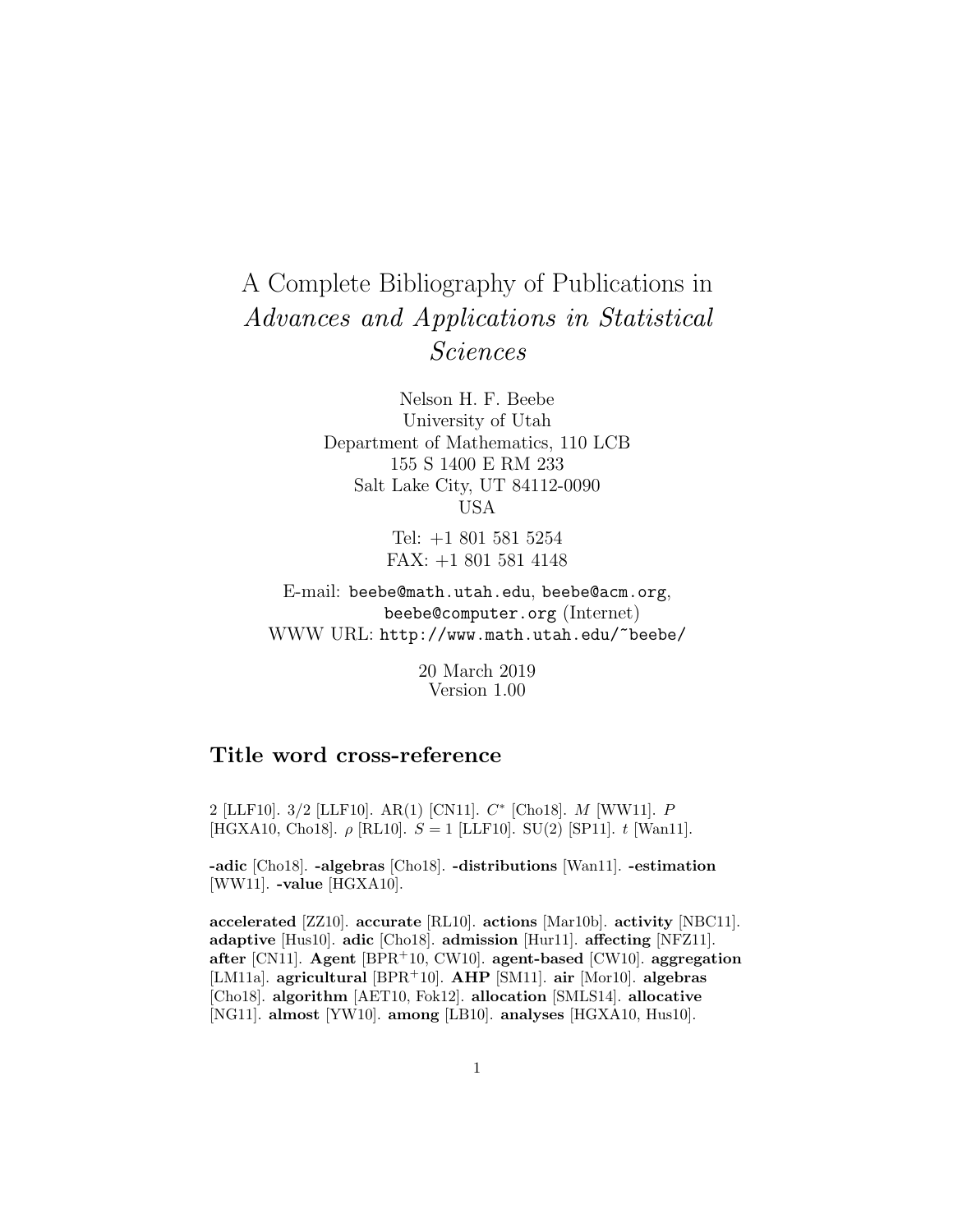**analysis** [AA16, Ing10, LB10, Luo12, MAAH13, PS11a, PVF11, RA10, SC10, TBLW10, WSNP10, WXZ10]. **analytic** [Cho18]. **analytical** [CGGS11]. **analyzing** [Fot10, GGJ10, Mas11]. **annuity** [PS11a]. **anticipating** [Yin11]. **Application** [KP10a, AN13, AGMR10, Baš11, EAM17, GG13, LB10, NGGJ10, Wan09, WSNP10, WN10b]. **applications** [Wan10, WL10]. **approach** [Ber11, GGJ10, Mor10, RRA11, SP10]. **Approximate** [Thi12]. **approximation** [AA16]. **approximations** [FS10a]. **arbitrage** [Gio11, WXZ10]. **Argentine** [BPR<sup>+</sup>10]. **assessing** [NBC11]. **assessment** [BBN<sup>+</sup>10]. **athletes** [Hur11]. **attendance** [HDS10]. **autoregressive** [LM11a]. **Axiom** [NN10]. **axioms** [NN10].

**backward** [LA10]. **based** [BPR<sup>+</sup>10, CW10, He12, KMV10, Mas11, RPGM10, Vas10, Wan10, WW11, YKT12]. **Bayesian** [FG10, Hus10, KP10b, NBC11, RRA11, ZZ10]. **bears** [Par10]. **Behavior** [Bou10, SS10]. **benefit** [WN10a]. **Benefits** [LM15]. **Bernoulli** [FS10a]. **Beta** [Fok12, FC10]. **between** [FC10, Gio11]. **beyond** [Mac11]. **binary** [DHK09, Fot10]. **bioassay** [Che10]. **bivariate** [AT17, LPPY10]. **block** [FFNM12]. **bolts** [Mac11]. **Bootstrapped** [Hus10]. **Box** [AA16, WW11]. **Brazil** [PVF11]. **breast** [LAB<sup>+</sup>10]. **Brownian** [XK11]. **Bulls** [Par10]. **Business** [LM15].

**Calculation** [Hut09]. **Can** [NN10]. **Canada** [Hur11, TBLW10]. **cancer** [LAB<sup>+</sup>10, MCB10]. **care** [LM11b]. **Carlo** [AN12, SM15]. **case** [HW10, Hur11, LM15, LTC10, PVF11, Shi10, Spa11a, Spa11b]. **censored** [KP10a, Thi10, TC10]. **censoring** [BG11]. **Central** [Gri14, Gri16, YW10]. **chain** [PLFRKT11]. **chains** [AET10]. **changes** [BPR<sup>+</sup>10, NBC11, WW11]. **characterization** [FZSR10]. **Chaudhuri** [Bou10]. **child** [WSNP10]. **childhood** [MCB10]. **Choice** [NN10]. **choices** [Mar10b]. **churn** [FG10]. **cities** [MLMB10]. **claim** [Thi12]. **class** [Kim11, LB10, WSNP10]. **Classification** [Tar10, Luo11]. **client** [Hur11]. **client-statistician** [Hur11]. **clinical** [Hus10]. **Cluster** [SC10]. **clustered** [GGJ10]. **clustering** [SMLS14]. **cocaine** [Wan10]. **coefficient** [RL10]. **cointegrated** [LM11a]. **collective** [Ber11, SS10]. **College** [Hur11]. **Combining** [TWW10]. **common** [Sel12]. **commonly** [DHK09]. **commutative** [FFNM12]. **comparative** [DHK09]. **compared** [AN12]. **comparing** [Mar10c]. **comparison** [DKH<sup>+</sup>12, SM15]. **competing** [BG11]. **complex** [OPA11]. **compounds** [LAB<sup>+</sup>10]. **computing** [AET10]. **concepts** [PF10]. **conditional** [Spa11b]. **conditioned** [AET10]. **conditions** [CCGF10, ZRQ11]. **considerations** [BD11]. **consistency** [CCGF10, ZRQ11]. **consistent** [AN12, HW10]. **Constructing** [CGGS11]. **Consumption** [GG13]. **containing** [Sel12]. **contingency** [TTT09, YKT12]. **continuous** [Mar10b]. **contributions** [WN10b]. **control** [He12, Pen13, RA10]. **convergence** [Gri16, Sto10]. **Convolution** [FS10a]. **Copenhagen** [LM15]. **copulas** [EAM17]. **corpuscle** [HW10]. **correlated** [DHK09]. **correlation** [RL10]. **count** [Sel12]. **counterflow** [Par10]. **course**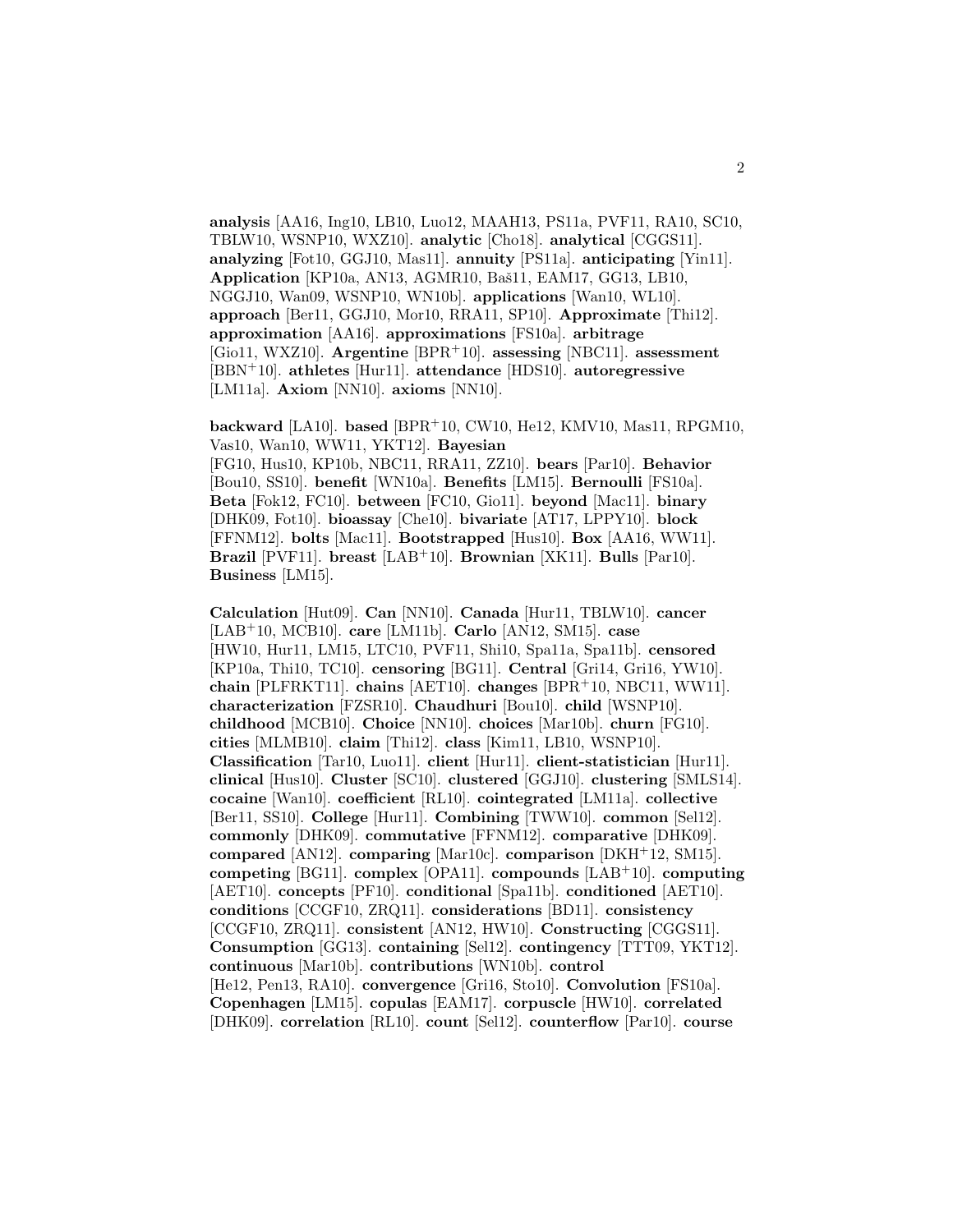[LM15]. **Cox** [WW11]. **crack** [Wan10]. **crack-cocaine** [Wan10]. **criterion** [Mas11]. **criticisms** [Spa11a]. **crossing** [FFNM12]. **cubic** [FC10]. **current** [TWW10]. **curvature** [BFSY10]. **curve** [BFSY10]. **cycle** [GG13].

**daily** [WW11]. **data** [Dan10b, DHK09, EAM17, Fot10, GGJ10, Gio11, HGXA10, KP10a, KMV10, OPA11, OR10, RRA11, SMLS14, Sel12, SM15, TBLW10, Thi10, TC10, TWW10, WN10b, WW11]. **dating** [ZA10, ZA11]. **DEA** [Shi10]. **Dealing** [WN10a]. **Decision** [MSV10, SP10, He12, SP11, ZA11]. **decisions** [Hur11]. **decomposition**

[SM11]. **delta** [TTT09]. **demand** [Kur11]. **density** [XK11]. **dependence** [LPPY10]. **Derivative** [MPT10]. **derived** [Dra11]. **describing** [Sel12]. **desertion** [KMV10]. **designs** [Mas11]. **detection** [LAB<sup>+</sup>10, LZ11, WW11]. **determinants** [Hut09]. **diabetes** [Luo12]. **diagrams** [RL10]. **differences** [Sel12]. **differential** [LZ11]. **digraphs** [BHS11]. **dimensional** [HGXA10]. **directed** [LLF10]. **Dirichlet** [Kar09]. **disability** [LM11b]. **discovering** [RPGM10]. **discovery** [KMV10]. **discrete** [Dra11, Mar10b]. **dispersion** [Sel12]. **Dissipative** [SP11]. **Distance** [FC10, YKT12]. **distribution** [Dra11, Fot11, HGXA10, KP10c, Sel12, Thi10, Thi12, Var10]. **distributions** [AET10, Bak10, HA10, Wan11]. **divergence** [YKT12]. **down** [Lef10]. **drug** [LB10]. **during** [GG13]. **dynamic** [PVF11]. **Dynamics** [Pro10, PS11b].

**econometric** [Kur11]. **Economic** [Pro10, PS11b]. **education** [Mac11]. **Effect** [AA16, CL11, Fot11]. **effects** [Fot11]. **efficacy** [HDS10]. **efficiencies** [JR10, NG11]. **elasticity** [CW10]. **election** [PVF11]. **elements** [Cho18]. **elementwise** [ZRQ11]. **elite** [Hur11]. **emission** [Baˇs11]. **Empirical** [BBN<sup>+</sup>10, PS11a, Var10]. **epidemics** [MLMB10]. **equality** [PT11, TT09]. **equation** [LA10]. **equations** [CGGS11, GGJ10]. **equivalence** [Pen13]. **error** [AGMR10, Hut09, NG11, ZRQ11]. **Estimate** [Che10, RL10]. **estimating** [GGJ10]. **Estimation** [FFNM12, NG11, SM11, AN12, BG11, Fot11, HW10, Maz10, OR10, RRA11, Thi10, WW11, ZZ10]. **estimator** [ZRQ11]. **estimators** [CCGF10, FS10b]. **Evaluating** [HDS10]. **evaluation** [MPT10]. **even** [FS10b]. **event** [Fot10, TC10]. **exam** [LM15]. **examination** [AN12]. **example** [Spa13]. **exchange** [PVF11]. **exhaled** [LAB<sup>+</sup>10]. **Expected** [Maz10]. **expenditure** [GG13]. **experiment** [Spa13]. **Explicit** [LA10]. **Exploring** [CL11]. **exponential** [Bak10, HA10, KP10c]. **exponentiated** [Bak10]. **Export** [AN13]. **Export-led** [AN13]. **expression** [SMLS14]. **extension** [Dan10a]. **extreme** [Thi10].

**factor** [WSNP10]. **factors** [Luo12]. **failure** [ZZ10]. **fallacious** [Spa13]. **Farima** [AGMR10]. **fat** [NG11]. **fat-tailed** [NG11]. **fees** [BD11]. **films** [Wal10]. **finance** [Maz10]. **financial** [AA16, Gio11]. **First** [XK11, LM11a]. **fit** [EAM17]. **fixed** [He12]. **fixed-period** [He12]. **flight** [CL11]. **forecasting** [Mor10]. **Foreword** [Pro10, PS11b]. **formula** [Yin11]. **forward** [Yin11]. **Fractal** [FS11]. **Fraenkel** [NN10]. **frequentist** [Spa13]. **frictional** [WXZ10].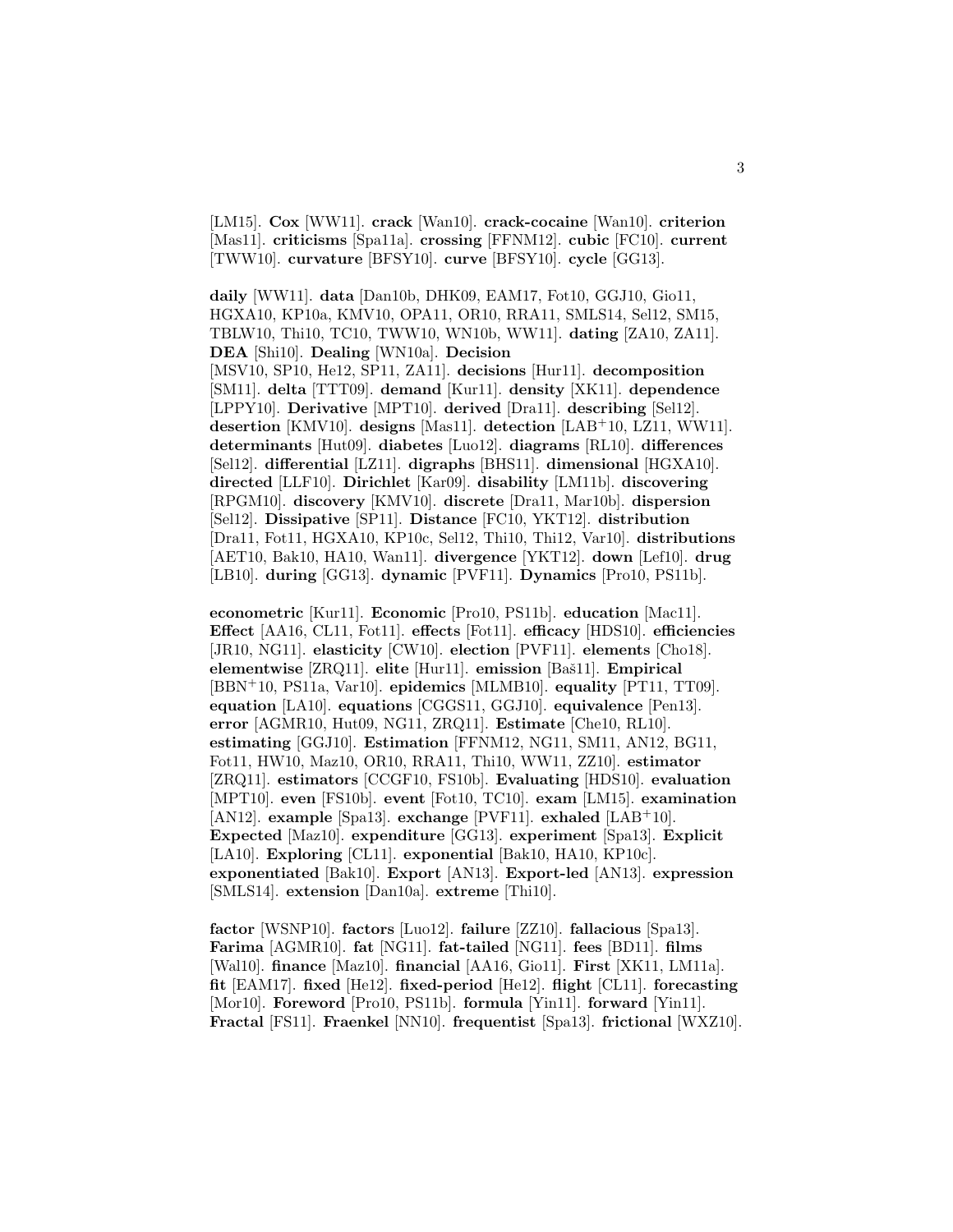**function** [Var10]. **functional** [OR10, Var10]. **functions** [SM15]. **fund** [BD11]. **funds** [PVF11]. **future** [KP10b]. **fuzzy** [MSV10, RRA11].

**gamma** [Bak10, BBN<sup>+</sup>10]. **Garch** [AGMR10]. **Gauging** [Wan09]. **GDP** [Baˇs11]. **gene** [EAM17, LZ11, SMLS14]. **General** [Wal10, Yin11]. **Generalized** [FS10b, Wan11, BBN<sup>+</sup>10, Dan10a, GGJ10, HA10, WXZ10]. **generation** [DHK09]. **geometric** [XK11]. **geometry** [Mar10a]. **GLM** [Dan10a]. **Goodness** [EAM17]. **Goodness-of-fit** [EAM17]. **ground** [Mor10]. **group** [Wan10]. **group-based** [Wan10]. **Growth** [PF10, AN13, MR11, Wan09, Wan10].

**Hamiltonian** [SP11]. **hazard** [LTC10]. **health** [BBN<sup>+</sup>10]. **healthcare** [TBLW10, WN10a]. **help** [CW10]. **heterogeneity** [WSNP10]. **heteroscedasticity** [Kar09]. **heteroskedasticity** [AN12]. **Hierarchical** [NBC11]. **high** [HGXA10, LB10]. **high-risk** [LB10]. **historical** [TWW10]. **history** [Fot10]. **Hollywood** [Wal10]. **homogeneity** [YKT12]. **household** [GG13]. **HRMs** [He12]. **hybrid** [LTC10]. **Hydrophilicity** [Kim11]. **hyperinflation** [SS10]. **hyperstructures** [MSV10]. **hypotheses** [Spa11a]. **hypothesis** [AN13, Hut09].

**ideological** [AVD11]. **II** [KP10a]. **ill** [AET10]. **ill-conditioned** [AET10]. **Illustrations** [HGXA10]. **implementation** [PF10]. **improper** [Spa13]. **incidence** [Dan10a, MCB10]. **income** [GG13]. **incomplete** [SM15]. **increments** [Var10]. **independence** [AT17]. **independent** [FS10a]. **index** [Kar09]. **indices** [FS11]. **individual** [Ber11]. **induced** [Cho18, Fok12]. **inefficiency** [FZSR10]. **inference** [KP10b, Spa11b]. **inflation** [Kur11]. **inflation-demand** [Kur11]. **Information** [OPA11, Mas11, Vas10]. **insensitive** [Bou10]. **instructions** [MAAH13]. **insurance** [LM11b]. **integral** [CGGS11, Yin11]. **Integration** [Shi10]. **intensity** [Baš11]. **interactions** [Ber11]. **interface** [Hur11]. **Internet** [Lef10]. **interval** [Gio11, TC10]. **interval-censored** [TC10]. **intervals** [Gio11]. **invariant** [Mar10a]. **inventory** [He12]. **Investigating** [WSNP10]. **involving** [KP10c, Shi10]. **Iran** [GG13, MR11]. **Ising** [LLF10]. **issue** [Pro10, PS11b, WL10]. **Issues** [RPGM10]. **Itˆo** [Yin11]. **Italian** [RA10]. **IV** [Pro10].

**Japan** [Kur11]. **Jenkins** [AA16]. **joint** [Fot10, KP10c].

**knowledge** [RPGM10]. **Kolmogorov** [LA10].

**large** [Sto10]. **latent** [Ing10, LB10, Wan09, WSNP10]. **law** [Sto10, Var10]. **LCA** [NGGJ10]. **LDA** [NFZ11]. **leaders** [FZSR10]. **least** [AN12, AN13, ZRQ11]. **led** [AN13]. **lessons** [Mac11]. **level** [Mor10]. **levels** [Sel12]. **L´evy** [Yin11]. **life** [GG13, KP10a, PS11a]. **Lifetime** [TBLW10]. **like** [Cho18]. **likelihood** [CCGF10, TC10, TWW10]. **limit**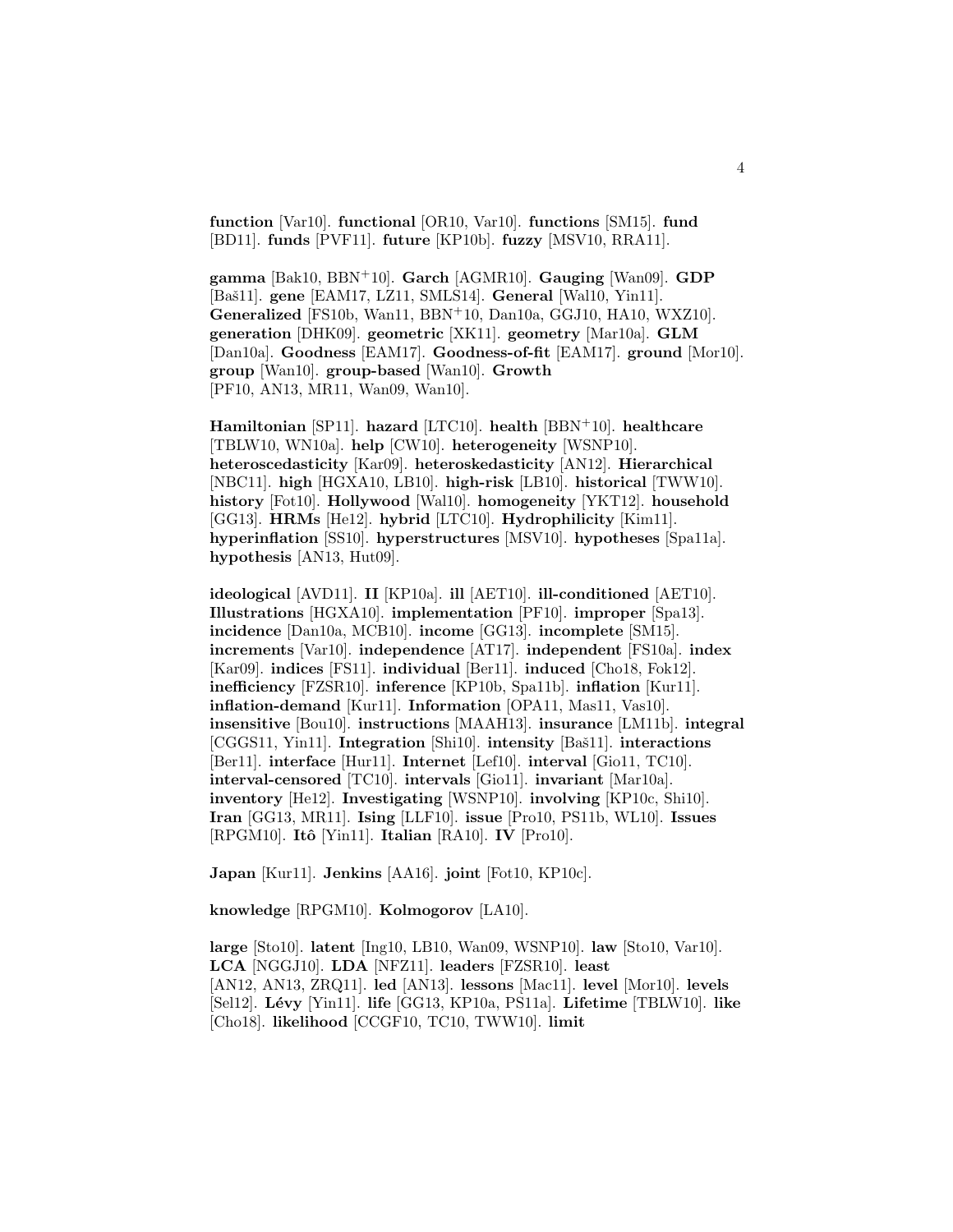[Gri14, Gri16, Var10, YW10]. **limitation** [NBC11]. **limiting** [AET10]. **line** [BHS11]. **Linear** [Baˇs11, WN10b, BBN<sup>+</sup>10, Dan10a, SP11]. **link** [PLFRKT11]. **Local** [TC10]. **long** [LM11b]. **Longevity** [PS11a, LM11b]. **Longitudinal** [Wan10, Dan10b, Fot10]. **Lotka** [AVD11].

**macroeconomics** [LM15]. **making** [MSV10, SP10, SP11]. **malaria** [Dan10a]. **management** [BD11, Vas10]. **managerial** [Shi10]. **Managing** [Hur11, LM11b]. **mandatory** [HDS10]. **manufacturing** [PLFRKT11]. **Mapping** [MCB10]. **marginal** [TTT10, YKT12]. **market** [FZSR10, FS11, RA10, ZA10, ZA11]. **markets** [Gio11, WXZ10]. **Markov** [AET10, He12, XK11]. **martingales** [Gri14]. **mathematical** [Ber11]. **matrix** [CGGS11]. **maximal** [Mar10a]. **maximum** [CCGF10]. **mean** [WW11]. **means** [Mar10c, PT11]. **Measure** [YKT12, Mar09]. **measurement** [Dan10a, Mac11, ZRQ11]. **measures** [MSV10]. **median** [FS10b]. **medical** [Mac11, WN10b]. **meet** [NN10]. **Meeting** [Pro10, PS11b]. **method** [AN12, FZSR10, Luo11, ZZ10]. **methodology** [AA16]. **Methods** [WL10, DHK09, DKH<sup>+</sup>12, LZ11]. **microarray** [LZ11]. **middle** [Mar10b, NGGJ10]. **mild** [ZRQ11]. **Military** [Hur11]. **Mining** [LAB<sup>+</sup>10, KMV10]. **Misplaced** [Spa11a]. **mission** [Vas10]. **misspecification** [CL11]. **mixed** [BBN<sup>+</sup>10, Spa13, WN10b]. **mixing** [Fot11]. **mixture** [Bak10, PF10, WL10]. model [AVD11, Baš11, BG11, Bou10, CN11, Dan10a, Dra11, DKH<sup>+</sup>12, FLP13, FS11, Fot10, Ing10, Kar09, KP10a, Kur11, LLF10, LTC10, Mar10b, PLFRKT11, SP10, Spa11b, Spa13, TTT09, ZZ10, ZRQ11]. **Modeling** [Kar09, MLMB10, Vas10, CW10, OPA11, PF10, Shi10, Wan09]. **Modelling** [LM11b]. **models** [BBN<sup>+</sup>10, FFNM12, FG10, Fot11, LM11a, NBC11, NG11, Wal10, Wan10, WL10, WN10b]. **Monte** [AN12, SM15]. **most** [DHK09]. **motion** [XK11]. **Moving** [Mac11]. **MSE** [JR10]. **multi** [PLFRKT11, TTT10]. **multi-way** [TTT10]. **multicollinearity** [WN10a]. **Multifractal** [FZSR10]. **multilevel** [NGGJ10]. **multinomial** [TT09]. **multivariate** [FLP13, Mar09, Mar10c, Var10, ZRQ11].

**N** [Spa11a, Kim11]. **n-tio** [Kim11]. **Necessary** [CCGF10]. **need** [MAAH13]. **Network** [RA10]. **networks** [LLF10]. **Newey** [AN12]. **nexus** [Kur11]. **Neyman** [Spa11a]. **Nigeria** [AN13]. **no** [PT11, WXZ10]. **no-arbitrage** [WXZ10]. **non** [SP11]. **non-linear** [SP11]. **nonlinear** [Mor10]. **Nonparametric** [BG11, Mor10]. **nonstandard** [Var10]. **northern** [MCB10]. **note** [Dra11, KP10c, Mar09, YW10, ZRQ11]. **numbers** [Sto10]. **nuts** [Mac11].

**occluded** [HW10]. **oil** [FLP13]. **one** [BHS11, PT11]. **one-unit** [BHS11]. **operator** [OR10]. **opinions** [Mar10b]. **Optimal** [He12]. **optimization** [Luo11]. **option** [Mar10b]. **options** [WN10a]. **oral** [BBN<sup>+</sup>10]. **order** [Gio11, LM11a]. **ordered** [TT09]. **ordering** [Pen13]. **ordinary** [AN12]. **organic** [LAB<sup>+</sup>10]. **organization** [PLFRKT11]. **orthogonal** [FFNM12].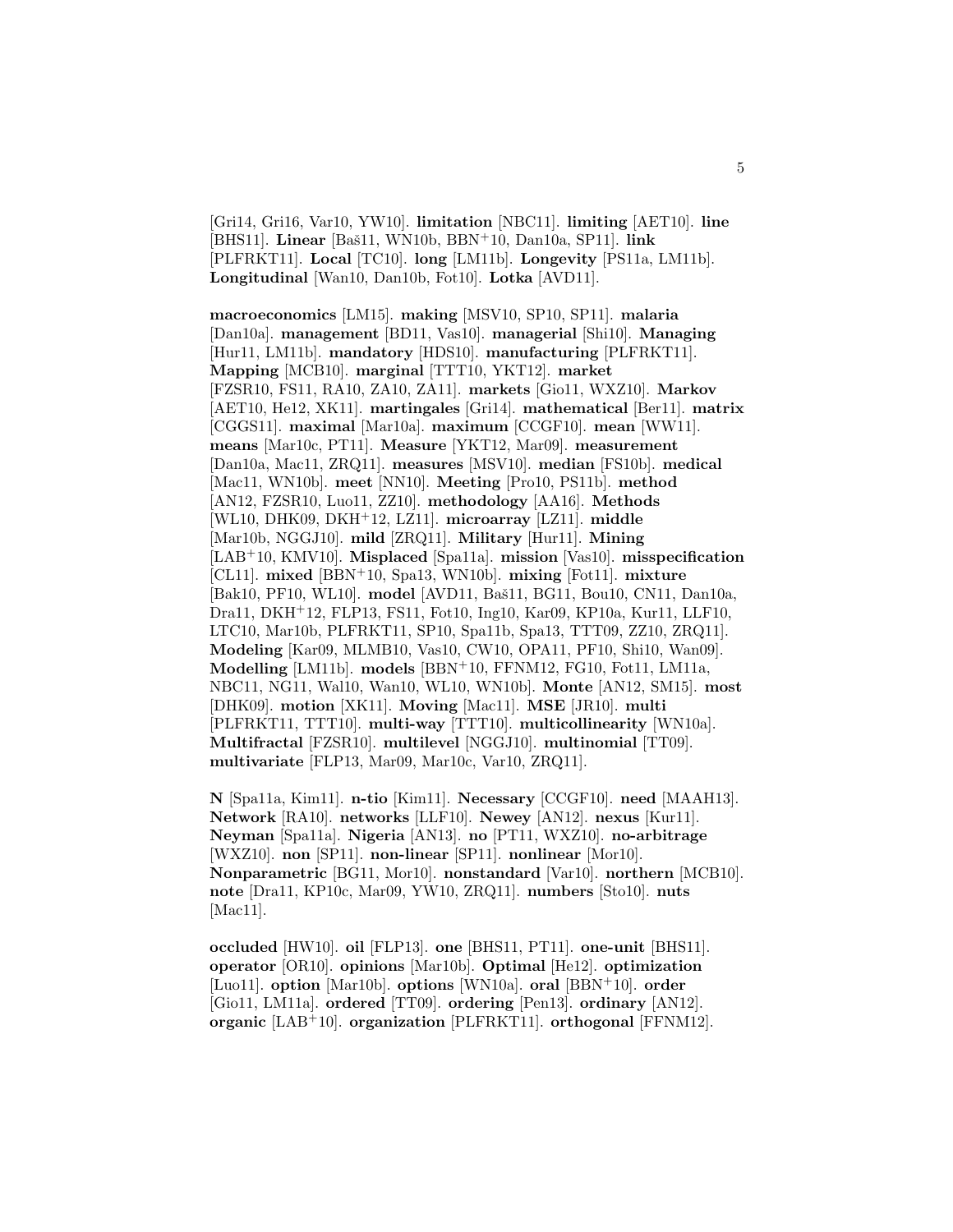**outcomes** [BBN<sup>+</sup>10, Wan09]. **ownership** [RA10].

**P** [Spa11a]. **Pampas** [BPR<sup>+</sup>10]. **panel** [Dan10b]. **parabolic** [Che10]. **parallel** [KP10b, Wan09]. **parameters** [Fot11]. **parametric** [DKH<sup>+</sup>12]. **parsimonious** [Kur11]. **partitioning** [AET10]. **passage** [XK11]. **Pattern** [KMV10]. **patterns** [Ber11]. **Peano** [NN10]. **Pearson** [Spa11a, RL10]. **pedestrian** [Par10]. **peer** [NGGJ10]. **penalized** [Luo11]. **pension** [BD11]. **People** [SS10]. **perceptions** [Ing10]. **performance** [NFZ11]. **period** [He12, PLFRKT11]. **Petrov** [Sto10]. **photocatalytic** [Kim11]. **plan** [PLFRKT11]. **point** [RRA11, TTT10]. **point-symmetry** [TTT10]. **points** [FC10]. **Poissonian** [KP10c]. **policy** [He12]. **pollutants** [Mor10]. **population** [MR11]. **Portfolio** [BD11]. **Portugal** [MCB10]. **positive** [LPPY10]. **possible** [NBC11]. **posteriori** [Maz10]. **potency** [Che10]. **power** [YKT12]. **power-divergence** [YKT12]. **precipitation** [WW11]. **prediction** [CL11]. **predictive** [SMLS14]. **Predictor** [CN11]. **Preface** [WL10]. **preferences** [Shi10]. **preliminary** [CN11]. **preparation** [LM15]. **prevalence** [NBC11]. **prices** [FLP13]. **Pricing** [Gio11]. **priorities** [SM11]. **private** [LM15]. **Probabilistic** [MAAH13]. **probabilities** [BHS11, Thi12]. **probability** [Dra11]. **problem** [HW10]. **procedure** [Bou10]. **Proceedings** [Pro10, PS11b]. **process** [AGMR10, He12, Kar09, RPGM10]. **processes** [Yin11]. **production** [PLFRKT11]. **products** [FLP13]. **profile** [Ing10]. **projection** [MR11]. **propagation** [MLMB10]. **properties** [AN12]. **property** [Wan11]. **proportions** [TT09]. **puzzle** [CW10].

**Quantile** [Thi10]. **Quantum** [ZA10, ZA11, SP10]. **quick** [RL10].

**random** [FC10, Fot11, FS10a]. **randomized** [Bou10]. **ranked** [Bou10]. **Rasch** [Dra11, DKH<sup>+</sup>12]. **Rate** [Sto10, Hut09, MR11, PVF11, Wal10]. **rather** [RL10]. **Rayleigh** [KP10a]. **reasoning** [Spa13]. **recombining** [MPT10]. **recurrent** [CGGS11, TC10]. **refined** [FLP13]. **region** [MCB10]. **regional** [SC10]. **regression** [AGMR10, Baš11, BFSY10, BG11, JR10, OR10]. **regressional** [Wan11]. **regressions** [Mar10a]. **related** [Wan09]. **relation** [Luo12]. **relationships** [WSNP10]. **relative** [Che10]. **reliability** [Mac11, Vas10]. **remission** [KP10a]. **repairer** [BHS11]. **repeated** [Dan10a]. **replication** [PT11].

**representation** [LPPY10]. **research** [BBN<sup>+</sup>10]. **response** [Bou10]. **responses** [KP10b]. **restrictions** [Shi10]. **return** [Wal10]. **Revisiting** [Spa11b, Spa13]. **ridge** [JR10]. **right** [BG11]. **risk** [LB10, PS11a]. **risks** [BG11, LM11b]. **root** [CN11]. **Royal** [Hur11]. **ruin** [Thi12]. **rule** [RPGM10].

**safety** [Ing10]. **sample** [AN12, FS10b, Mar09, PT11]. **sampler** [SMLS14]. **sampling** [Bou10]. **scarce** [OPA11]. **scatter** [RL10]. **schemes** [WN10b]. **school** [Ing10, NGGJ10, LM15]. **science** [SC10]. **score** [Mac11]. **search** [ZA10]. **seasonal** [CN11]. **selection** [BD11, Bou10]. **Semicircular** [Cho18].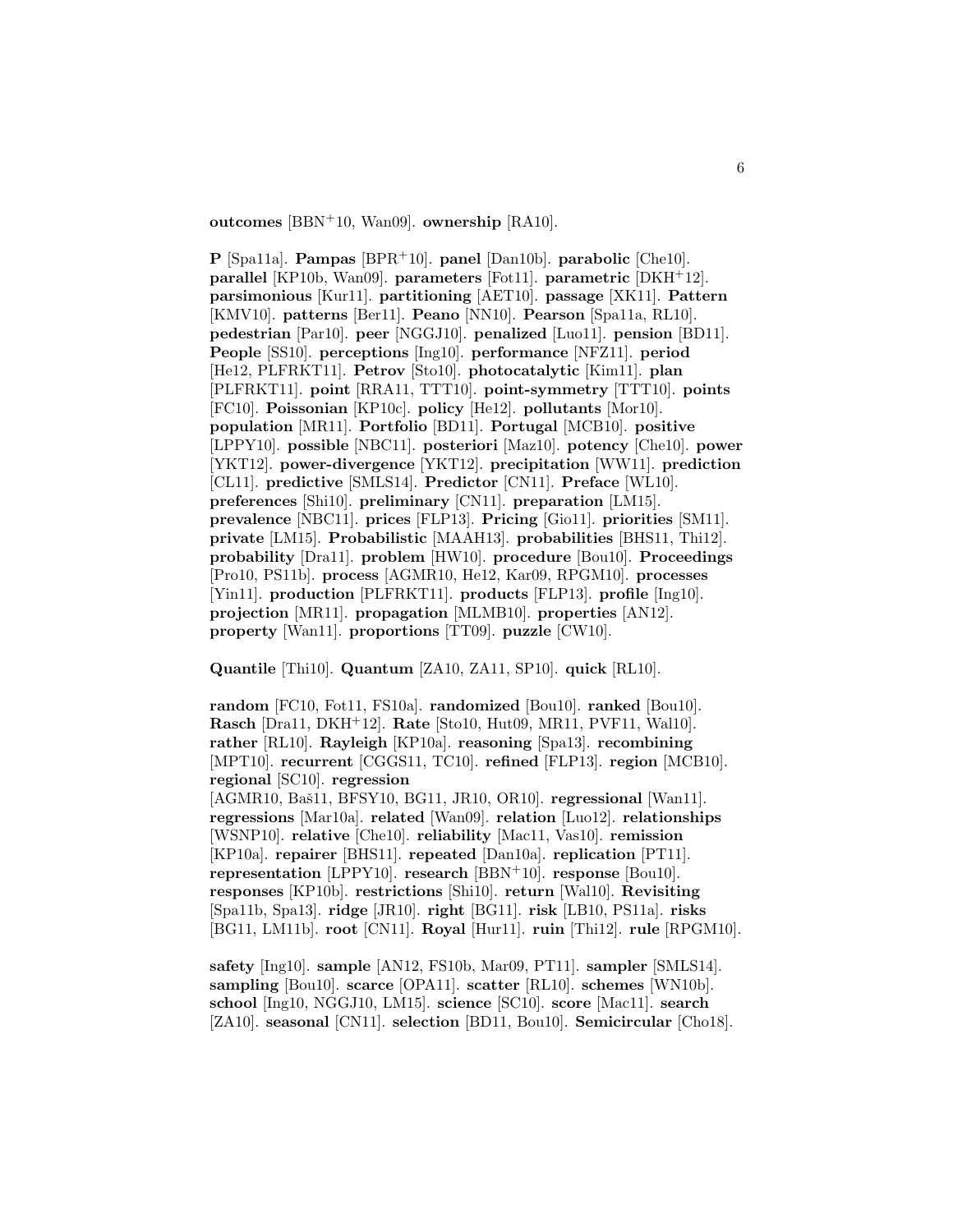**Semicircular-like** [Cho18]. **Semiparametric** [AGMR10, ZZ10]. **semiquantum** [SP11]. **series** [AA16, Mar10a, Tar10, WW11]. **set** [Bou10, KP10a, NN10, Vas10]. **several** [Pen13]. **shifts** [WW11]. **short** [Tar10]. **simple** [CN11, Pen13, Spa11a]. **simulation** [BPR<sup>+</sup>10, Fot10, SM15]. **simulator** [FLP13]. **simultaneously** [Wan09]. **single** [Kar09]. **single-index** [Kar09]. **size** [Thi12]. **sizes** [FS10b]. **skewness** [Mar09]. **slowing** [Lef10]. **small** [AN12, FS10b]. **Social** [Pro10, PS11b]. **society** [OPA11]. **software** [Vas10]. **solutions** [CGGS11, LA10]. **Some** [Mar10a, BD11, EAM17, FS10a, Mac11, SM15]. **space** [FLP13]. **spaces** [FC10]. **sparsity** [Fok12]. **Special** [Pro10, WL10, PS11b]. **specific** [Vas10]. **spheres** [HW10]. **spot** [FLP13]. **square** [AN12, AN13, TTT09, YKT12]. **squares** [ZRQ11]. **stable** [Gri16, Wal10]. **stage** [AN13]. **standby** [BHS11, MAAH13]. **state** [BHS11, FLP13]. **Statistical** [LZ11, Luo12, KP10b, Spa13]. **statistician** [Hur11]. **Steady** [BHS11]. **Steady-state** [BHS11]. **Steck** [Hut09]. **Stein** [OR10]. **Stenger** [Bou10]. **stochastic** [MR11, MPT10, PLFRKT11]. **stock** [FZSR10, FS11, RA10]. **stress** [LTC10, SP10]. **strong** [Sto10]. **Strongly** [HW10]. **structure** [FFNM12, RA10]. **structures** [Cho18]. **struggles** [AVD11]. **students** [KMV10]. **study** [Bak10, DHK09, Fot10, NGGJ10, Shi10, Wan10]. **style** [PVF11]. **sufficient** [CCGF10]. **sum** [KP10c]. **sums** [Hut09]. **supersaturated** [Mas11]. **supply** [PLFRKT11]. **sure** [YW10]. **survey** [GG13]. **survival** [SM15, TWW10]. **switching** [XK11]. **symmetrical** [AT17]. **symmetry** [TTT09, TTT10]. **system** [BHS11, MAAH13, OPA11, Par10]. **systems** [BPR<sup>+</sup>10, KP10b, Vas10, Pro10, PS11b].

**tables** [TTT09, TTT10, YKT12]. **tailed** [NG11]. **taking** [LM15]. **taxicab** [SM11]. **teacher** [WSNP10]. **teacher-child** [WSNP10]. **technical** [NG11]. **technique** [AN13]. **Temporal** [LM11a]. **term** [LM11b]. **test** [AT17, TTT10]. **Testing** [PT11, Pen13, TT09, DKH<sup>+</sup>12, Spa11a]. **tests** [CN11, EAM17, Mar10c]. **theorem** [Gri16, YW10]. **theorems** [Gri14]. **theory** [AGMR10, Mac11, NN10, ZA11]. **threshold** [LTC10]. **threshold-stress** [LTC10]. **time** [AA16, Mar10a, TBLW10, Tar10, ZZ10]. **times** [KP10a, XK11]. **tio** [Kim11]. **tools** [Vas10]. **total** [ZRQ11]. **Tracing** [BFSY10]. **Tracking** [JR10]. **trajectories** [Wan09]. **trajectory** [Wan10]. **transformed** [WW11]. **transition** [LB10]. **Transitions** [LB10]. **treatments** [Pen13]. **tree** [Pen13]. **trees** [MPT10]. **trend** [WW11]. **trials** [Hus10]. **trivariate** [FC10]. **tutorial** [LM15]. **two** [AN13, BHS11, FC10, Hus10, MAAH13, Spa11a, TT09, Wan09]. **two-repairer** [BHS11]. **two-stage** [AN13]. **type** [KP10a, OR10].

**uncertainty** [CGGS11]. **undocumented** [WW11]. **unemployment** [GGJ10]. **unequal** [Bou10]. **unified** [LPPY10]. **uniform** [Spa11b, Var10]. **unit** [BHS11, CN11]. **universality** [Kim11]. **university** [KMV10].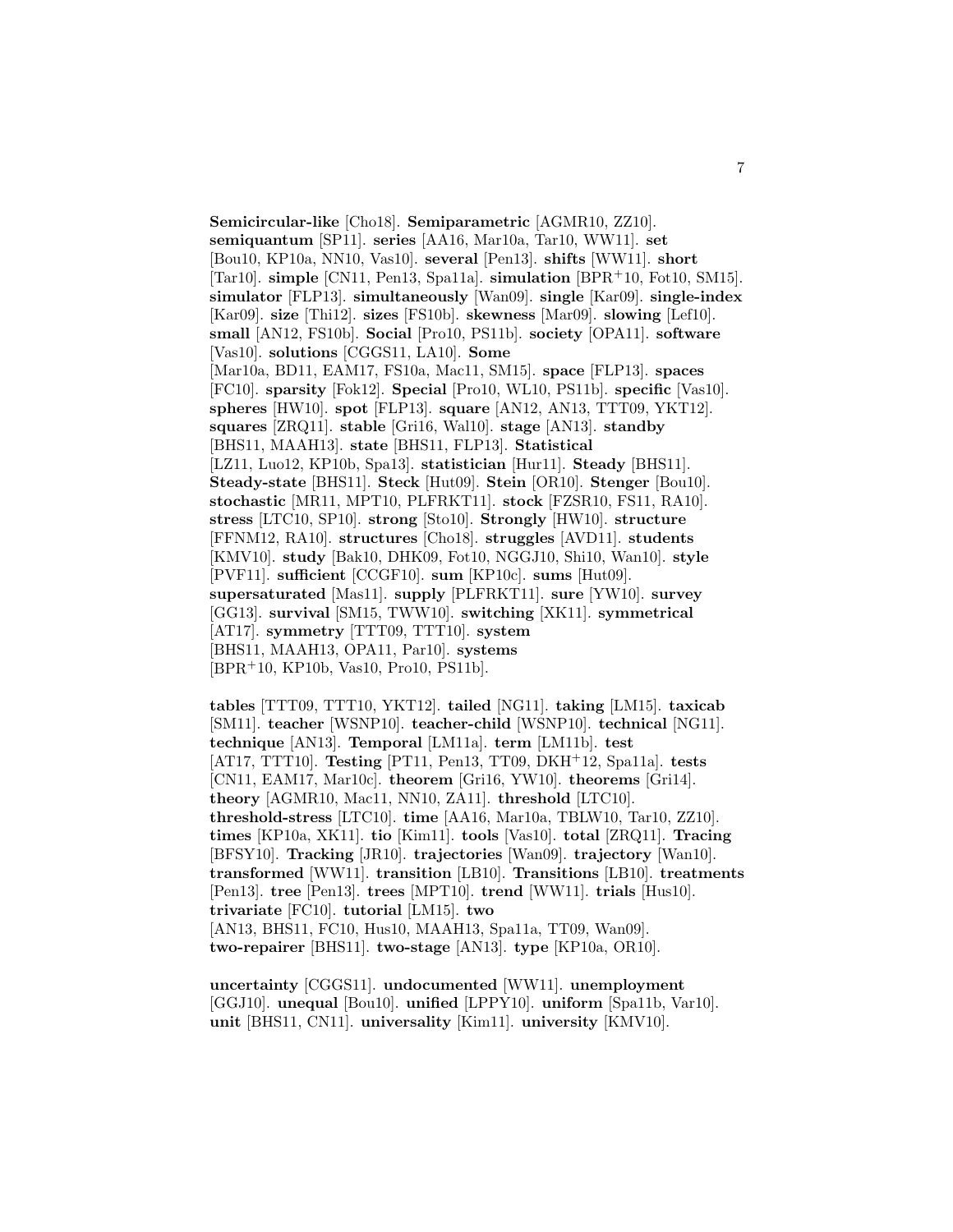**unobserved** [WSNP10]. **use** [LB10, Wan10]. **used** [DHK09]. **Using** [Ing10, AA16, BHS11, FLP13, FZSR10, HGXA10, MR11, MPT10, TWW10].

**V** [PS11b]. **valuable** [Mac11]. **value** [HGXA10, Thi10]. **variables** [Bou10, FS10a, KP10c, NFZ11]. **varsity** [Hur11]. **vector** [LM11a]. **Verhulst** [AVD11]. **via** [Hut09]. **victimization** [NGGJ10]. **virtual** [MLMB10]. **VLV** [AVD11]. **volatile** [LAB<sup>+</sup>10]. **volatility** [MPT10]. **Volterra** [AVD11].

**waiting** [TBLW10]. **warm** [MAAH13]. **wavelet** [FZSR10]. **way** [TTT10]. **weak** [ZRQ11]. **Weibull** [LTC10, Thi12]. **weight** [CL11, Shi10]. **weighted** [GGJ10, TWW10, ZRQ11]. **Welch** [Spa11b]. **West** [AN12]. **Wicksell** [HW10]. **without** [WW11]. **women** [LB10]. **would** [CW10].

**Zermelo** [NN10].

# **References**

# **Adiele:2016:EAF**

[AA16] David F. Adiele and Vivian O. Adieles. Effect of approximation on financial time series analysis using Box–Jenkins methodology. Advances and Applications in Statistical Sciences, 11(1): 1–8, February 2016. CODEN ???? ISSN 0974-6811.

# **Aji:2010:PAC**

[AET10] C. Affane Aji and H. Elalaoui-Talibi. A partitioning algorithm for computing limiting distributions of ill-conditioned Markov chains. Advances and Applications in Statistical Sciences, 1(2):511–519, February 2010. CODEN ???? ISSN 0974-6811.

### **Aneiros:2010:SRF**

[AGMR10] Germán Aneiros, Wenceslao González-Manteiga, and Juan C. Reboredo. Semiparametric regression with a Farima–Garch error process: theory and application. Advances and Applications in Statistical Sciences, 3(1):83–112, September 2010. CODEN ???? ISSN 0974-6811.

### **Adiele:2012:MCE**

[AN12] David F. Adiele and Joy C. Nwabueze. Monte Carlo examination of small sample properties of Newey West heteroskedasticity consistent estimation method compared to ordinary least square estimation method. Advances and Applications in Statistical Sciences, 8(1):1–10, November 2012. CODEN ???? ISSN 0974-6811.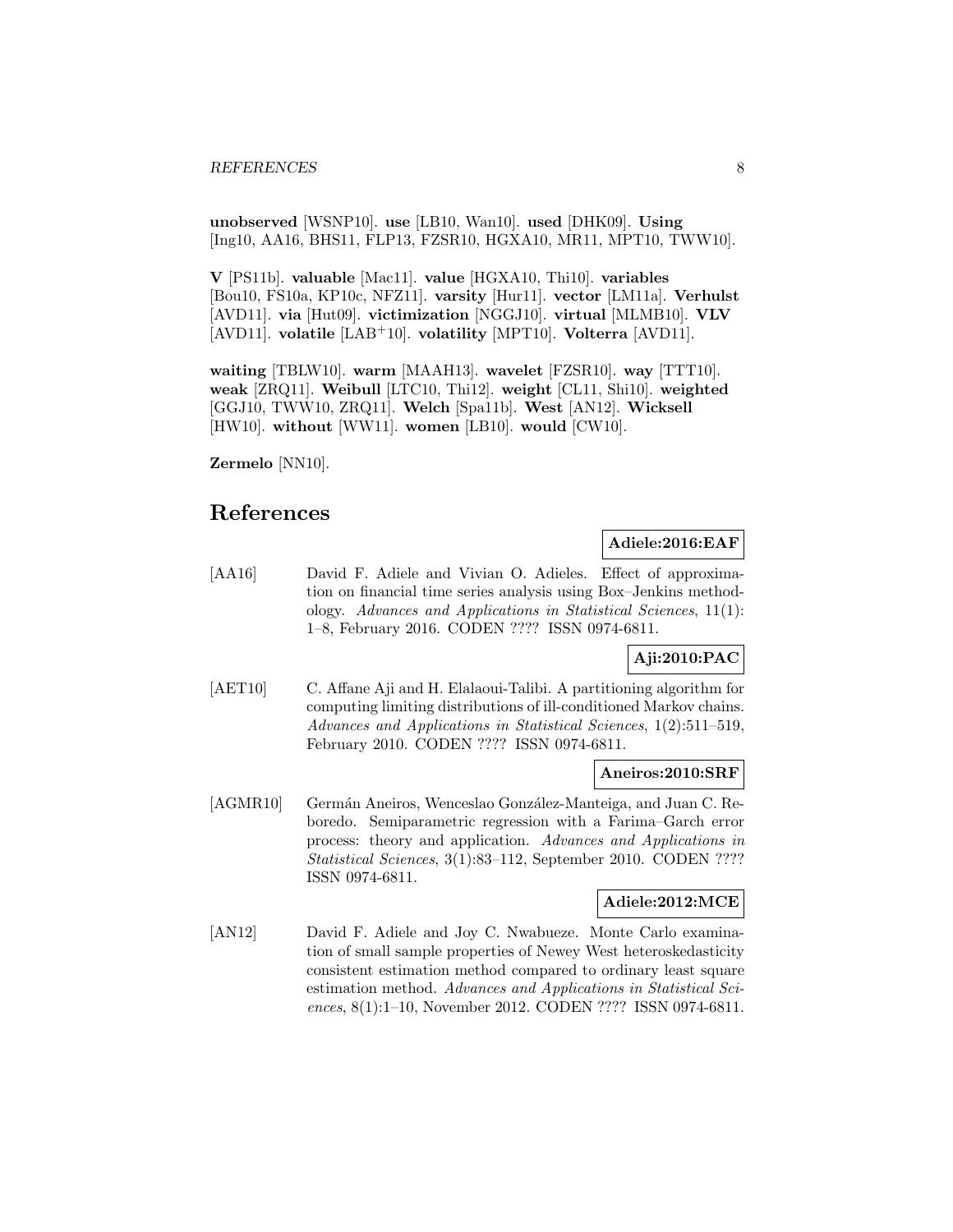### **Adiele:2013:ELG**

[AN13] D. F. Adiele and J. C. Nwabueze. Export-led growth hypothesis in Nigeria: an application of two-stage least square technique. Advances and Applications in Statistical Sciences, 8(4):111–??, July 2013. CODEN ???? ISSN 0974-6811.

# **Amerise:2017:NST**

[AT17] Ilaria L. Amerise and Agostino Tarsitano. A new symmetrical test of bivariate independence. Advances and Applications in Statistical Sciences, 12(2):31–53, May 2017. CODEN ???? ISSN 0974- 6811.

# **Ausloos:2011:VLV**

[AVD11] Marcel R. Ausloos, Nikolay K. Vitanov, and Zlatinka I. Dimitrova. Verhulst–Lotka–Volterra (VLV) model of ideological struggles. Advances and Applications in Statistical Sciences, 6(6):497– 503, 2011. CODEN ???? ISSN 0974-6811.

# **Bakoban:2010:SME**

[Bak10] Rana Ali Bakoban. A study on mixture of exponential and exponentiated gamma distributions. Advances and Applications in Statistical Sciences, 2(1):101–127, 2010. CODEN ???? ISSN 0974-6811.

# **Basic:2011:LRM**

[Baš11] Aleksandra Murks Bašič. Linear regression model: an application to GDP emission intensity. Advances and Applications in Statistical Sciences, 6(7):615–642, October 2011. CODEN ???? ISSN 0974-6811.

### **Baldi:2010:EAG**

[BBN<sup>+</sup>10] Ileana Baldi, Paola Berchialla, Vincenzo Notaro, Sandro Barone-Monfrin, Francesco Bassi, and Dario Gregori. Empirical assessment of gamma generalized linear mixed models for outcomes in oral health research. Advances and Applications in Statistical Sciences, 3(1):43–64, September 2010. CODEN ???? ISSN 0974-6811.

#### **Baione:2011:PSM**

[BD11] Fabio Baione and Paolo De Angelis. Portfolio selection and management fees: some considerations for a pension fund management. Advances and Applications in Statistical Sciences, 6(6): 373–391, September 2011. CODEN ???? ISSN 0974-6811.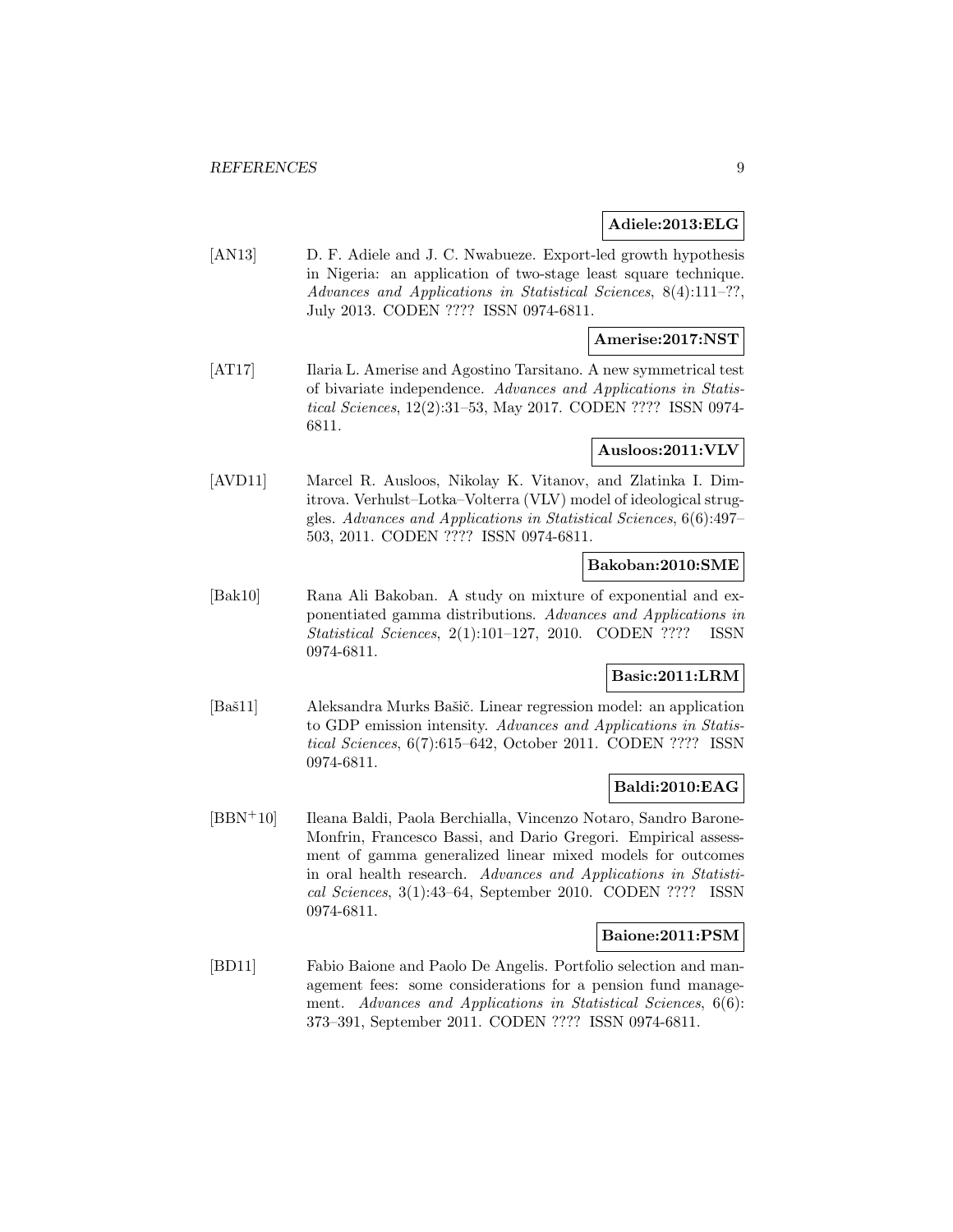### **Bertotti:2011:IIC**

[Ber11] Maria Letizia Bertotti. From individual interactions to collective patterns. A mathematical approach. Advances and Applications in Statistical Sciences, 6(6):461–478, September 2011. CODEN ???? ISSN 0974-6811.

# **BenHur:2010:TCR**

[BFSY10] D. Ben Hur, L. Frantskevich, E. Schechtman, and S. Yitzhaki. Tracing the curvature of a regression curve. Advances and Applications in Statistical Sciences, 4(1):31–56, November 2010. CO-DEN ???? ISSN 0974-6811.

# **Bordes:2011:NER**

[BG11] Laurent Bordes and Kossi Essona Gneyou. Nonparametric estimation of regression in competing risks model with right censoring. Advances and Applications in Statistical Sciences, 6(1): 39–57, March 2011. CODEN ???? ISSN 0974-6811.

#### **Bieth:2011:SSP**

[BHS11] Bruno Bieth, Liang Hong, and Jyotirmoy Sarkar. Steady-state probabilities of a one-unit two-repairer standby system using line digraphs. Advances and Applications in Statistical Sciences, 5(2): 113–127, February 2011. CODEN ???? ISSN 0974-6811.

### **Bouza:2010:BRR**

[Bou10] Carlos N. Bouza. Behavior of a randomized response procedure under unequal selection model of Chaudhuri–Stenger for insensitive variables under ranked set sampling. Advances and Applications in Statistical Sciences, 4(2):135–144, December 2010. CODEN ???? ISSN 0974-6811.

# **Bert:2010:ABS**

[BPR<sup>+</sup>10] F. Bert, G. Podestá, S. Rovere, A. Menéndez, X. González, F. Ruiz Toranzo, M. Torrent, M. North, C. Macal, P. Sydelko, E. Weber, and D. Letson. Agent based simulation of recent changes in agricultural systems of the Argentine Pampas. Advances and Applications in Statistical Sciences, 2(2):213–231, August 2010. CODEN ???? ISSN 0974-6811.

# **Cavazos-Cadena:2010:NSC**

[CCGF10] Rolando Cavazos-Cadena and Graciela M. González-Farias. Necessary and sufficient conditions for the consistency of maximum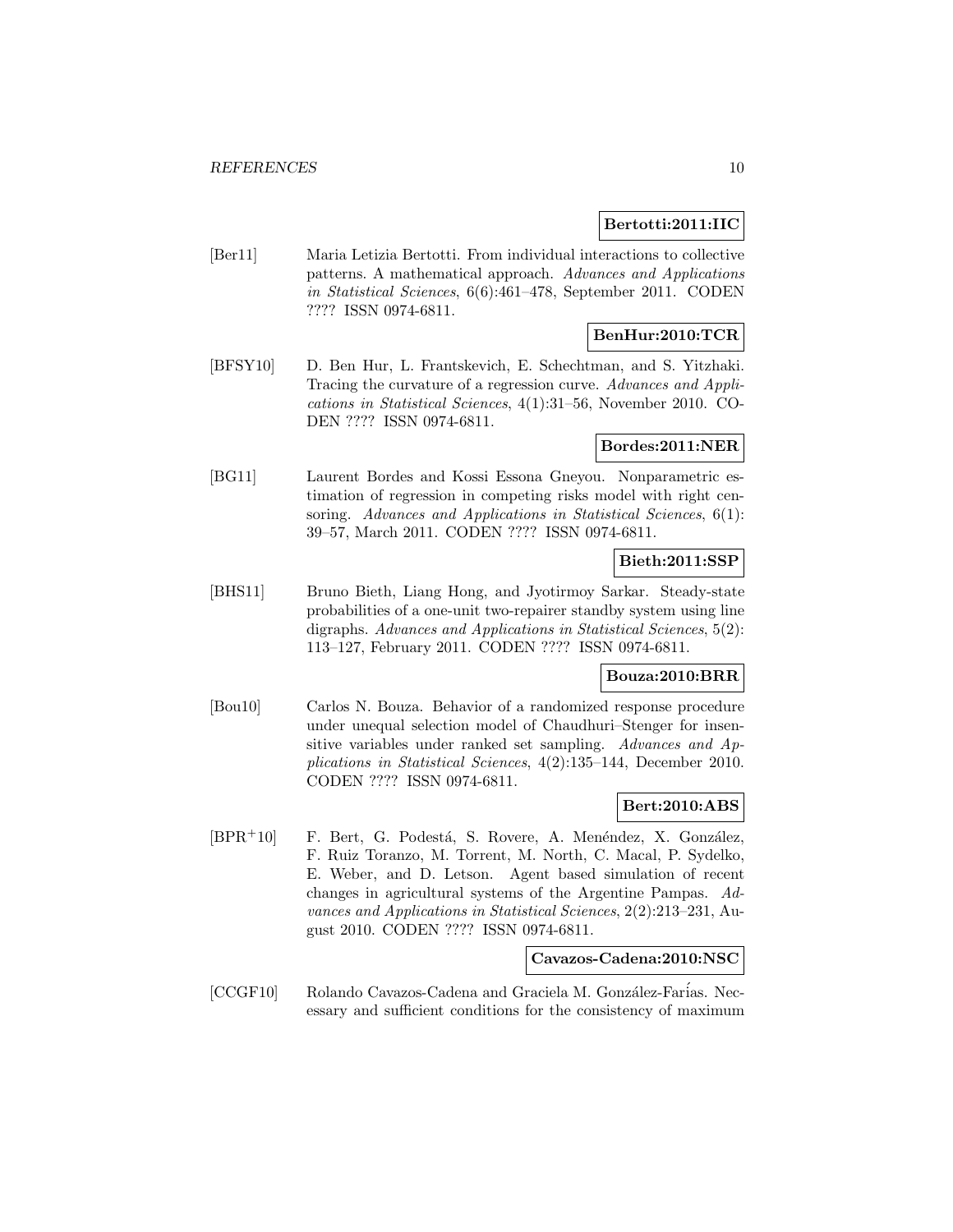likelihood estimators. Advances and Applications in Statistical Sciences, 3(1):13–42, 2010. CODEN ???? ISSN 0974-6811.

# **Chebrakov:2011:CAS**

[CGGS11] Y. V. Chebrakov, C. B. García, J. Garcia, and V. V. Shmagin. Constructing analytical solutions with uncertainty for recurrent, matrix and integral equations. Advances and Applications in Statistical Sciences, 7(1):1–21, November 2011. CODEN ???? ISSN 0974-6811.

# **Chen:2010:ERP**

[Che10] D. G. Chen. Estimate the relative potency in parabolic bioassay. Advances and Applications in Statistical Sciences, 2(1):1–17, May 2010. CODEN ???? ISSN 0974-6811.

# **Cho:2018:SLS**

[Cho18] Ilwoo Cho. Semicircular-like and semicircular elements induced by p-adic analytic structures and C∗-algebras. Advances and Applications in Statistical Sciences, 13(1):1–51, November 2018. CO-DEN ???? ISSN 0974-6811.

# **Chang:2011:EEW**

[CL11] Jing Chang and Herbert K. H. Lee. Exploring the effect of weight misspecification on flight prediction. Advances and Applications in Statistical Sciences, 6(1):27–38, 2011. CODEN ???? ISSN 0974-6811.

#### **Chiangpradit:2011:PSS**

[CN11] Monchaya Chiangpradit and Sa-Aat Niwitpong. Predictor of simple seasonal AR(1) model after preliminary unit root tests. Advances and Applications in Statistical Sciences, 6(3):175–185, May 2011. CODEN ???? ISSN 0974-6811.

# **Chen:2010:EPW**

[CW10] Shu-Heng Chen and Shu G. Wang. On the elasticity puzzle: would the agent-based modeling help? Advances and Applications in Statistical Sciences, 2(2):375-391, August 2010. CODEN ???? ISSN 0974-6811.

# **Dansu:2010:EGL**

[Dan10a] Bolanle M. Dansu. An extension of generalized linear model (GLM) in repeated measurement of malaria incidence. Advances and Applications in Statistical Sciences, 2(1):69–88, 2010. CO-DEN ???? ISSN 0974-6811.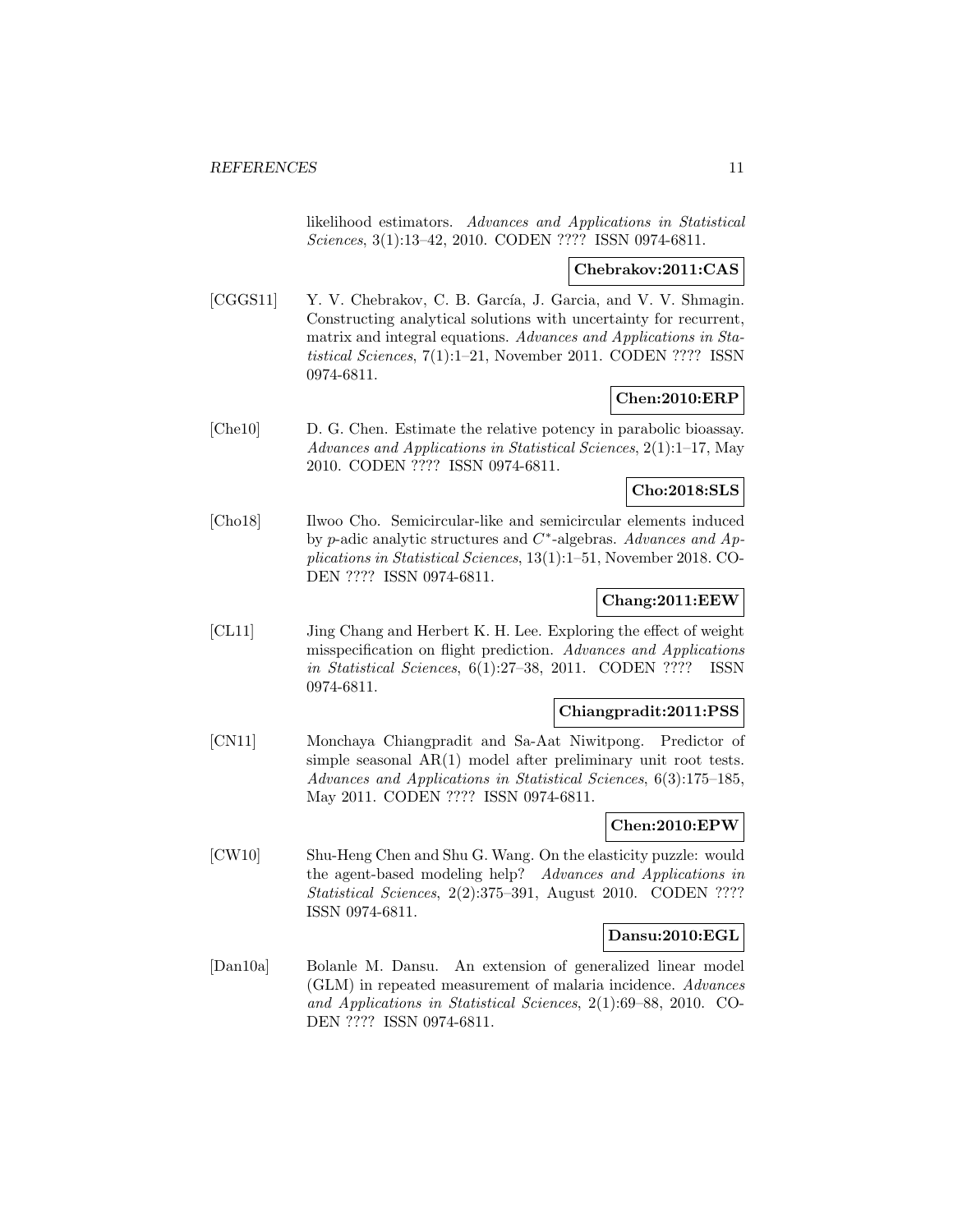# **Dansu:2010:LPD**

[Dan10b] Bolanle M. Dansu. On longitudinal and panel data. Advances and Applications in Statistical Sciences, 4(1):73–78, 2010. CODEN ???? ISSN 0974-6811.

# **Demirtas:2009:CSM**

[DHK09] Hakan Demirtas, Donald Hedeker, and Kush Kapur. A comparative study on most commonly used correlated binary data generation methods. Advances and Applications in Statistical Sciences, 1(1):45–55, November 2009. CODEN ???? ISSN 0974-6811.

# **Draxler:2012:CPM**

[DKH<sup>+</sup>12] Clemens Draxler, Helmut K¨uchenhoff, Moritz Heene, Markus Bühner, and Julia Mang. A comparison of parametric methods testing the Rasch model. Advances and Applications in Statistical Sciences, 8(1):11–27, 2012. CODEN ???? ISSN 0974-6811.

# **Draxler:2011:NDP**

[Dra11] Clemens Draxler. A note on a discrete probability distribution derived from the Rasch model. Advances and Applications in Statistical Sciences, 6(7):665–673, October 2011. CODEN ???? ISSN 0974-6811.

# **Elaal:2017:GFT**

[EAM17] Mervat K. Abd Elaal, Samia A. Adham, and Heba M. Malaka. Goodness-of-fit tests for some copulas an application for gene data. Advances and Applications in Statistical Sciences, 12(1): 1–30, February 2017. CODEN ???? ISSN 0974-6811.

### **Fotouhi:2010:DBT**

[FC10] Ali Reza Fotouhi and David P. Chu. Distance between trivariate beta random points in two cubic spaces. Advances and Applications in Statistical Sciences, 2(1):59–68, May 2010. CODEN ???? ISSN 0974-6811.

#### **Ferreira:2012:ECM**

[FFNM12] Sandra Saraiva Ferreira, Dário Ferreira, Célia Nunes, and João Tiago Mexia. Estimation and crossing for models with commutative orthogonal block structure. Advances and Applications in Statistical Sciences, 7(2):23–34, January 2012. CODEN ???? ISSN 0974-6811.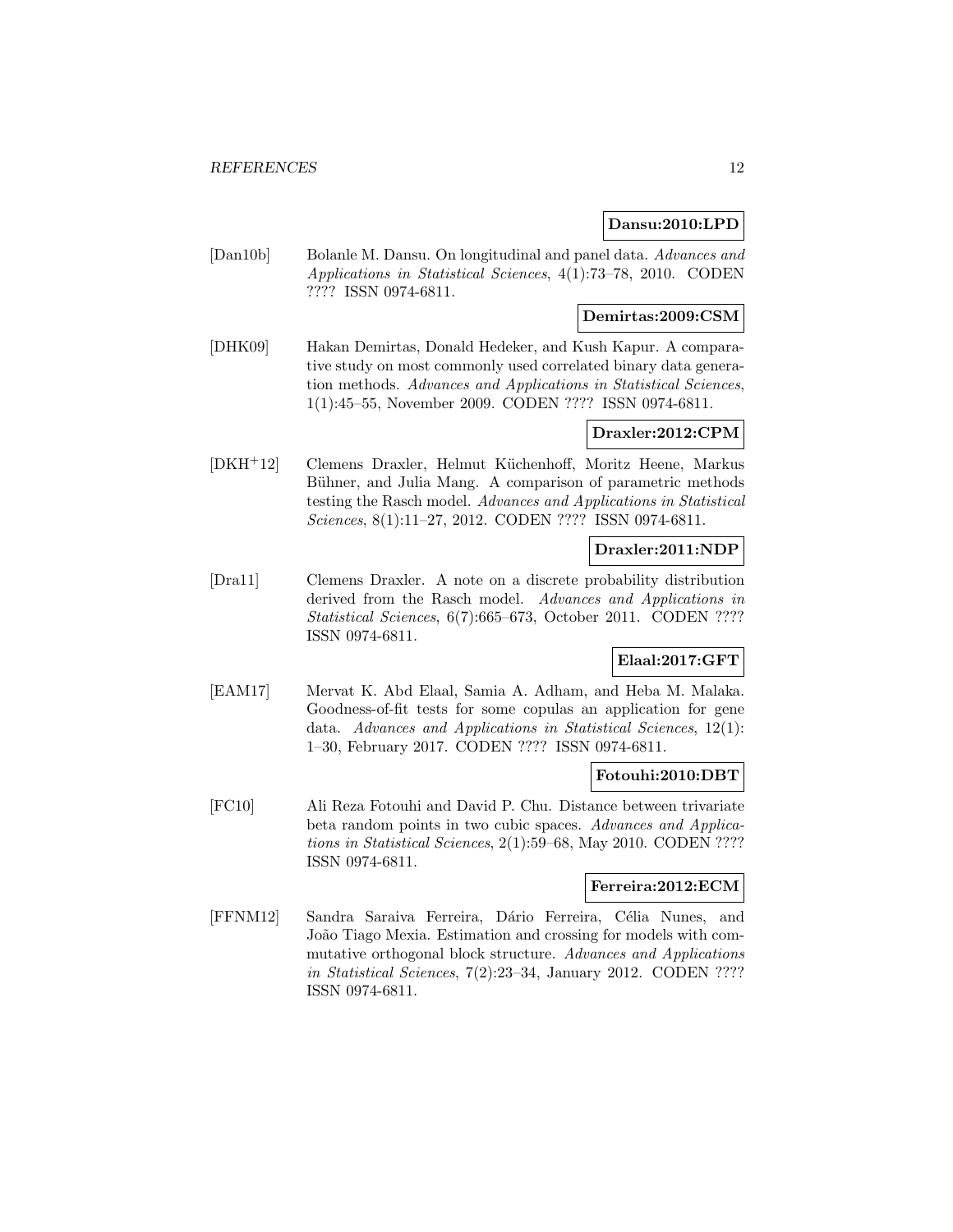# **Figini:2010:BCM**

[FG10] Silvia Figini and Paolo Giudici. Bayesian churn models. Advances and Applications in Statistical Sciences, 1(2):285–310, February 2010. CODEN ???? ISSN 0974-6811.

# **Fernandes:2013:SOR**

[FLP13] Cristiano Fernandes, César Lima, and Adrian Pizzinga. A simulator for oil and refined products spot prices using a multivariate state space model. Advances and Applications in Statistical Sciences, 8(5):129–??, September 2013. CODEN ???? ISSN 0974- 6811.

# **Fokoue:2012:BIS**

[Fok12] Ernest Fokoué. Beta induced sparsity algorithm. Advances and Applications in Statistical Sciences, 7(7):75–82, October 2012. CODEN ???? ISSN 0974-6811.

# **Fotouhi:2010:JMA**

[Fot10] Ali Reza Fotouhi. A joint model for analyzing longitudinal binary and event history data: a simulation study. Advances and Applications in Statistical Sciences, 4(1):61–71, November 2010. CODEN ???? ISSN 0974-6811.

# **Fotouhi:2011:EMD**

[Fot11] Ali Reza Fotouhi. The effect of mixing distribution on the estimation of the parameters in random effects models. Advances and Applications in Statistical Sciences, 6(3):137–151, May 2011. CODEN ???? ISSN 0974-6811.

### **From:2010:CIB**

[FS10a] Steven G. From and Andrew W. Swift. Convolution of independent Bernoulli random variables and some new approximations. Advances and Applications in Statistical Sciences, 2(1): 37–50, May 2010. CODEN ???? ISSN 0974-6811.

### **From:2010:GME**

[FS10b] Steven G. From and Andrew W. Swift. Generalized median estimators for small even sample sizes. Advances and Applications in Statistical Sciences, 4(2):145–164, 2010. CODEN ???? ISSN 0974-6811.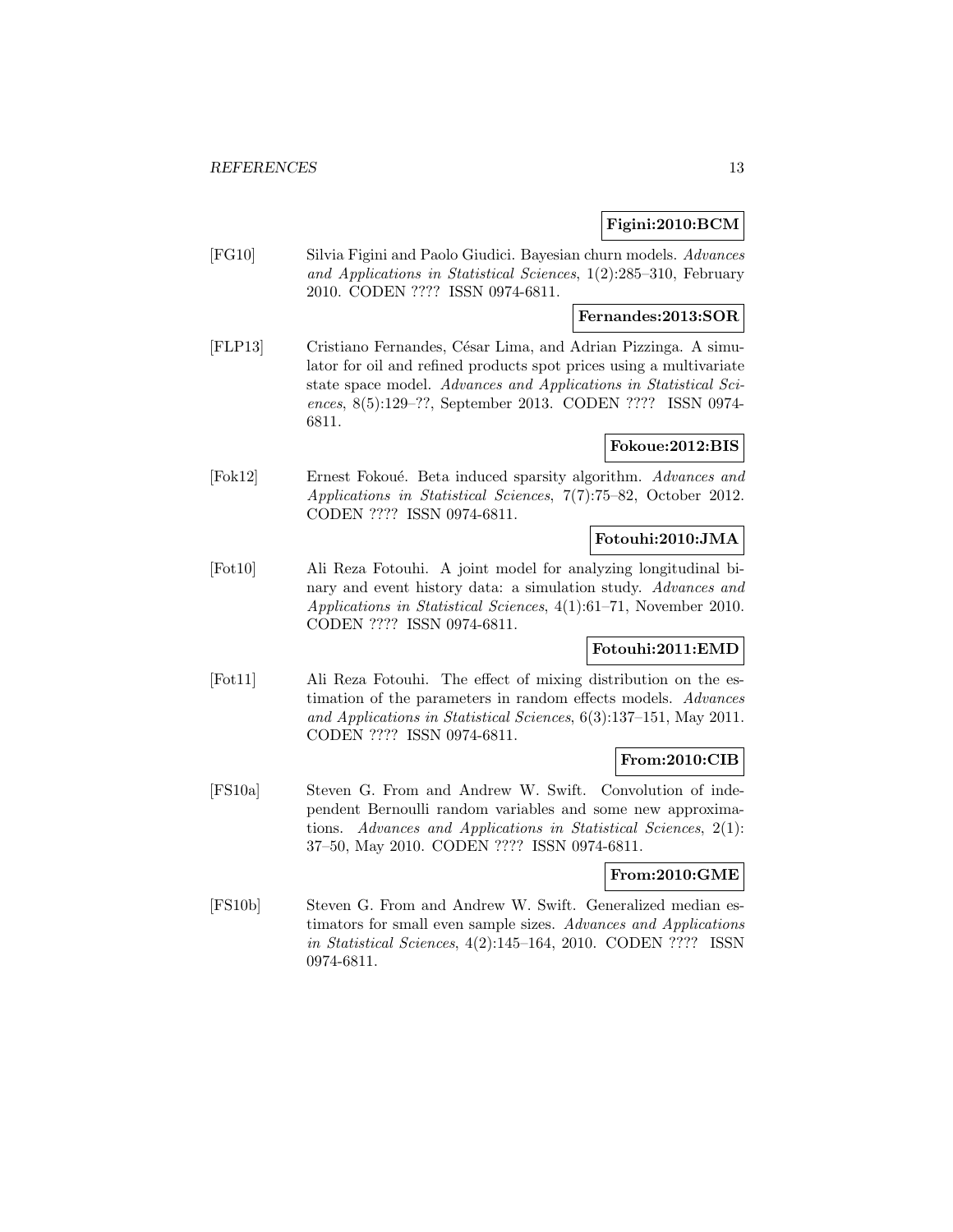### **Figliola:2011:FMS**

[FS11] A. Figliola and E. Serrano. Fractal model for the stock market indices. Advances and Applications in Statistical Sciences, 6(6): 445–459, 2011. CODEN ???? ISSN 0974-6811.

# **Figliola:2010:MCS**

[FZSR10] A. Figliola, L. Zunino, E. Serrano, and O. A. Rosso. Multifractal characterization of the stock market inefficiency using the wavelet leaders method. Advances and Applications in Statistical Sciences, 2(2):287–302, August 2010. CODEN ???? ISSN 0974-6811.

# **Ghahroodi:2013:CLC**

[GG13] Z. Rezaei Ghahroodi and M. Ganjali. Consumption over the life cycle in Iran: application to the household expenditure and income survey during 1996–2008. Advances and Applications in Statistical Sciences, 8(2):49–66, 2013. CODEN ???? ISSN 0974- 6811.

# **Ganjali:2010:WGE**

[GGJ10] M. Ganjali, Z. Rezaei Ghahroodi, and M. Javadi. A weighted generalized estimating equations approach for analyzing clustered unemployment data. Advances and Applications in Statistical Sciences, 3(1):157–175, 2010. CODEN ???? ISSN 0974-6811.

# **Gioia:2011:PFM**

[Gio11] Federica Gioia. Pricing in financial markets with interval data: arbitrage and order between intervals. Advances and Applications in Statistical Sciences, 6(6):597–613, September 2011. CODEN ???? ISSN 0974-6811.

# **Grira:2014:CLT**

[Gri14] Sofiane Grira. Central limit theorems for martingales. Advances and Applications in Statistical Sciences, 9(1):1–16, January 2014. CODEN ???? ISSN 0974-6811.

# **Grira:2016:SCC**

[Gri16] Sofiane Grira. On stable convergence in the central limit theorem. Advances and Applications in Statistical Sciences, 11(2): 9–17, April 2016. CODEN ???? ISSN 0974-6811.

# **Hossain:2010:GED**

[HA10] Syed Afzal Hossain and Mohammad Ahsanullah. On generalized exponential distributions. Advances and Applications in Statis-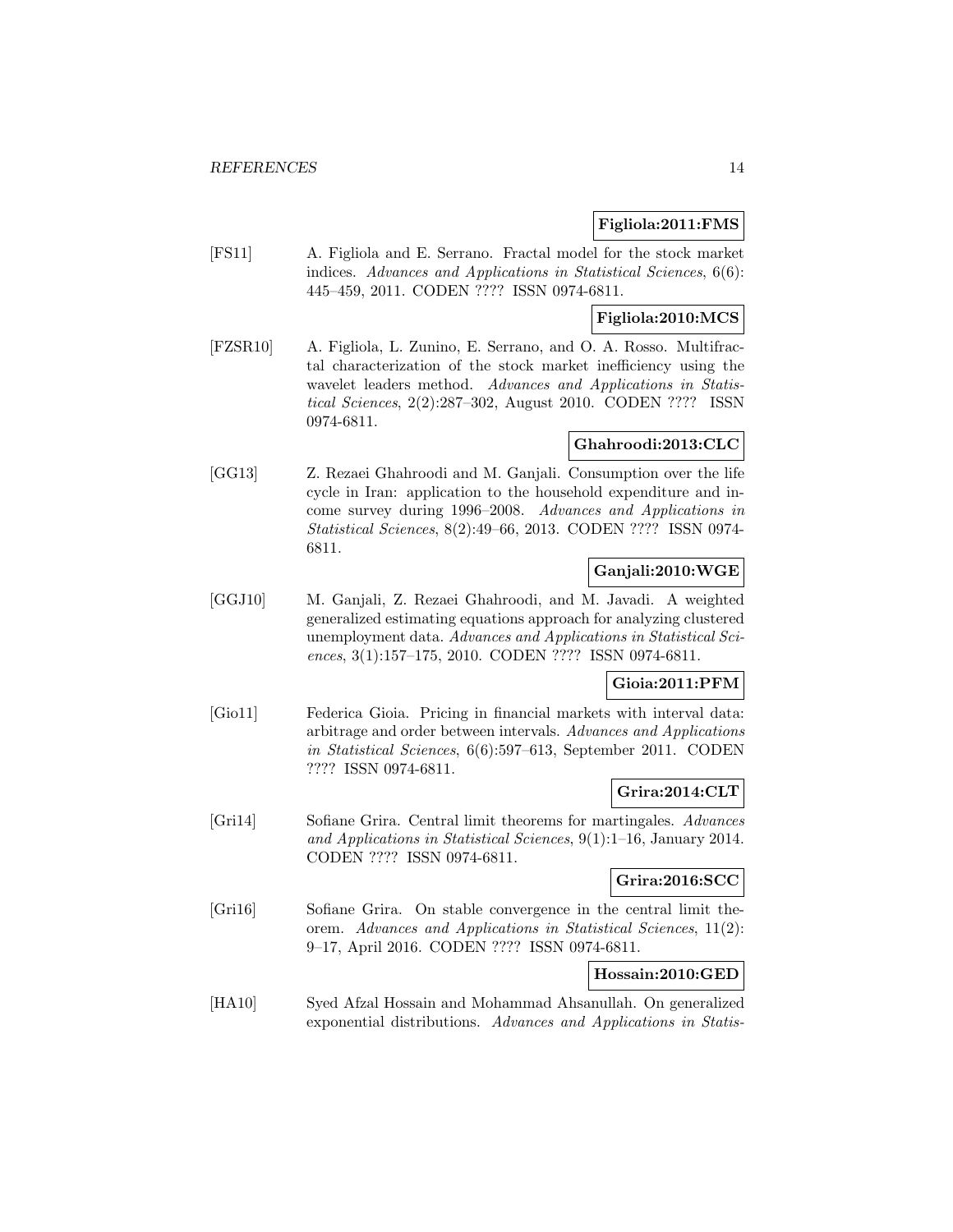tical Sciences, 4(1):1–22, November 2010. CODEN ???? ISSN 0974-6811.

# **Hall:2010:EEM**

[HDS10] Owen P. Hall, Jr., Charles J. Delaney, and Samuel L. Seaman. Evaluating the efficacy of mandatory attendance. Advances and Applications in Statistical Sciences, 2(1):167–184, May 2010. CO-DEN ???? ISSN 0974-6811.

# **He:2012:OPF**

[He12] Bingjie He. Optimal policy of fixed-period inventory control of HRMs based on Markov decision process. Advances and Applications in Statistical Sciences, 7(6):65–73, September 2012. CO-DEN ???? ISSN 0974-6811.

# **Hu:2010:IUD**

[HGXA10] Xiaojun Hu, Gary L. Gadbury, Qinfang Xiang, and David B. Allison. Illustrations on using the distribution of a P-value in high dimensional data analyses. Advances and Applications in Statistical Sciences, 1(2):191–213, 2010. CODEN ???? ISSN 0974-6811.

# **Hurley:2011:MCS**

[Hur11] W. J. Hurley. Managing the client-statistician interface: the case of admission decisions and elite varsity athletes at the Royal Military College of Canada. Advances and Applications in Statistical Sciences, 6(2):89–101, 2011. CODEN ???? ISSN 0974-6811.

# **Huson:2010:BBA**

[Hus10] L. W. Huson. Bootstrapped Bayesian analyses of two adaptive clinical trials. Advances and Applications in Statistical Sciences, 4(1):23–30, 2010. CODEN ???? ISSN 0974-6811.

# **Hutson:2009:CPH**

[Hut09] Alan D. Hutson. Calculation of the per hypothesis error rate via sums of Steck's determinants. Advances and Applications in Statistical Sciences, 1(1):31-38, November 2009. CODEN ???? ISSN 0974-6811.

### **Heinrich:2010:SCE**

[HW10] Lothar Heinrich and Michael Werner. Strongly consistent estimation in Wicksell's corpuscle problem in case of occluded spheres. Advances and Applications in Statistical Sciences, 4(2):89–119, December 2010. CODEN ???? ISSN 0974-6811.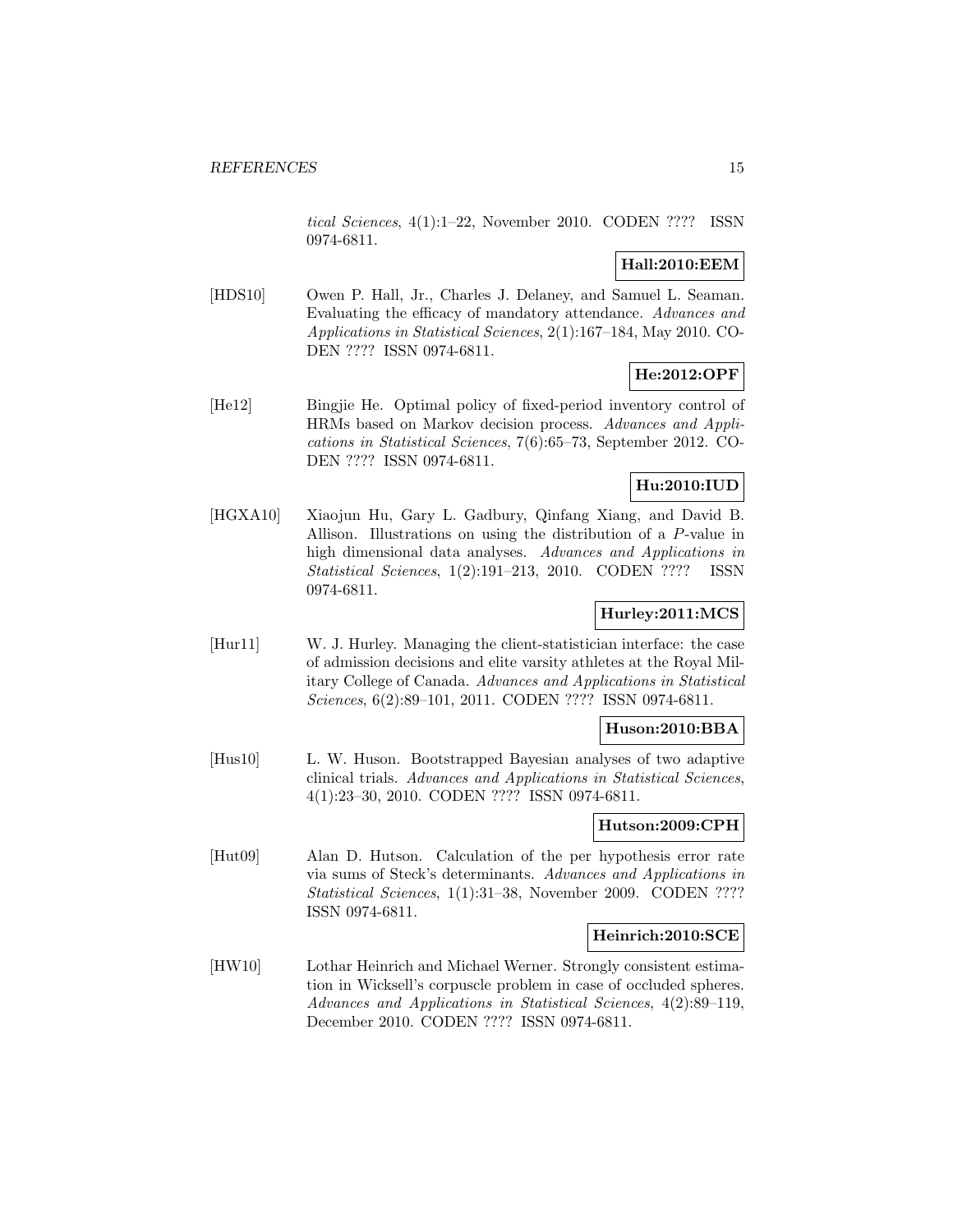# **Ing:2010:ULP**

[Ing10] Marsha Ing. Using latent profile analysis to model perceptions of school safety. Advances and Applications in Statistical Sciences, 3(2):237–253, 2010. CODEN ???? ISSN 0974-6811.

#### **Jensen:2010:TME**

[JR10] D. R. Jensen and D. E. Ramirez. Tracking MSE efficiencies in ridge regression. Advances and Applications in Statistical Sciences, 1(2):381–398, 2010. CODEN ???? ISSN 0974-6811.

# **Karabatsos:2009:MHS**

[Kar09] George Karabatsos. Modeling heteroscedasticity in the singleindex model with the Dirichlet process. Advances and Applications in Statistical Sciences, 1(1):83–104, November 2009. CO-DEN ???? ISSN 0974-6811.

### **Kimiagar:2011:HPU**

[Kim11] Salimeh Kimiagar. Hydrophilicity, photocatalytic and universality class of n-tio 2. Advances and Applications in Statistical Sciences, 6(5):329–??, August 2011. CODEN ???? ISSN 0974-6811.

### **Kuna:2010:PDU**

[KMV10] Horacio Kuna, Ramón García Martínez, and Francisco R. Villatoro. Pattern discovery in university students desertion based on data mining. Advances and Applications in Statistical Sciences, 2(2):275–285, 2010. CODEN ???? ISSN 0974-6811.

# **Khan:2010:ARL**

[KP10a] Hafiz M. R. Khan and Serge B. Provost. Application of the Rayleigh life model to a type II censored remission times data set. Advances and Applications in Statistical Sciences, 2(1):151– 165, 2010. CODEN ???? ISSN 0974-6811.

# **Khan:2010:BSI**

[KP10b] Hafiz M. R. Khan and Serge B. Provost. Bayesian statistical inference for future responses from parallel systems. Advances and Applications in Statistical Sciences, 1(2):487–510, 2010. CODEN ???? ISSN 0974-6811.

#### **Kozubowski:2010:NJD**

[KP10c] Tomasz J. Kozubowski and Anna K. Panorska. A note on the joint distribution involving Poissonian sum of exponential variables.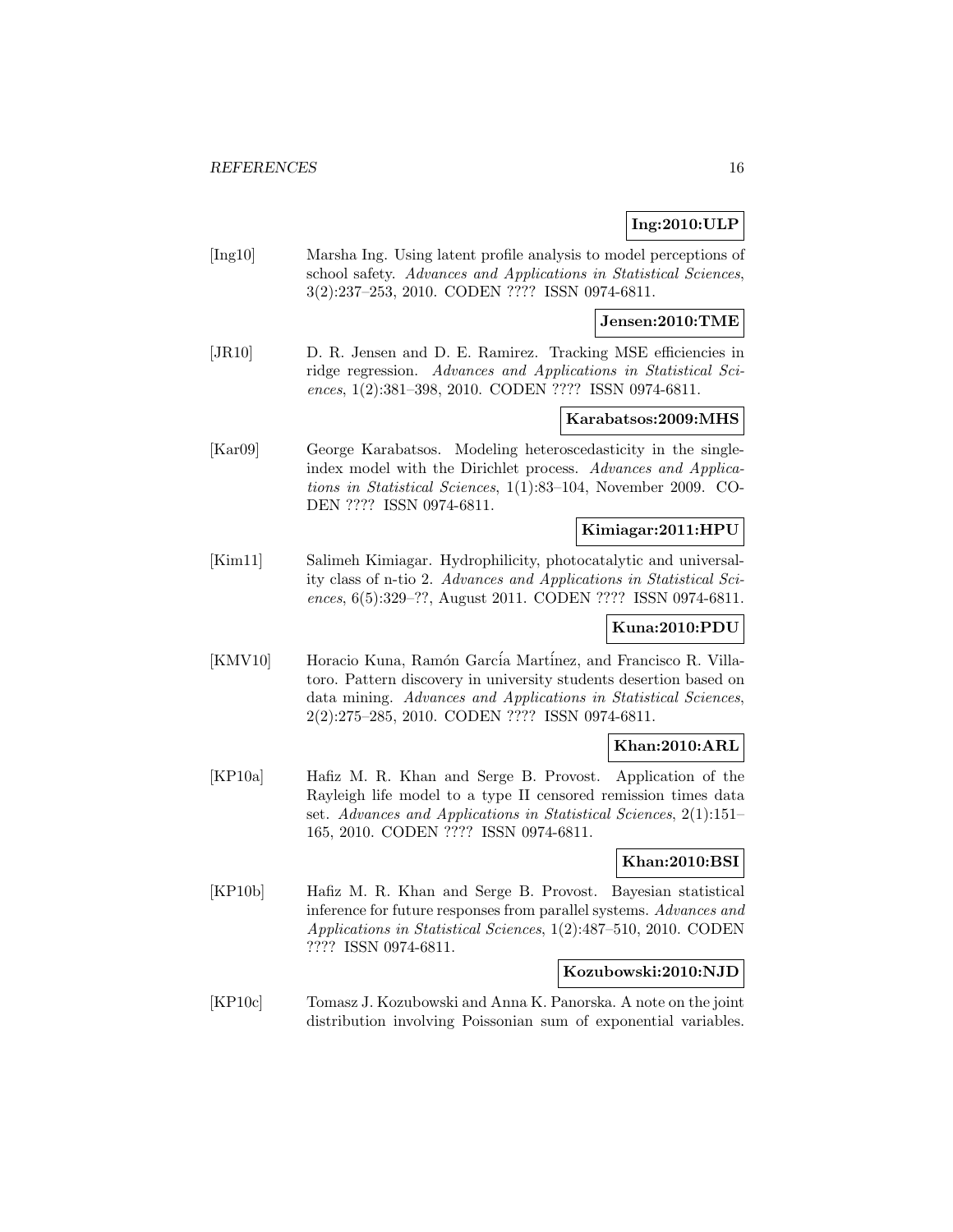Advances and Applications in Statistical Sciences, 1(2):157–165, 2010. CODEN ???? ISSN 0974-6811.

# **Kurita:2011:PEM**

[Kur11] Takamitsu Kurita. A parsimonious econometric model of inflation-demand nexus in Japan. Advances and Applications in Statistical Sciences, 6(3):153–173, 2011. CODEN ???? ISSN 0974-6811.

# **Lefebvre:2010:ESK**

[LA10] Mario Lefebvre and Djilali Ait Aoudia. Explicit solutions to the Kolmogorov backward equation. Advances and Applications in Statistical Sciences, 2(1):51–57, 2010. CODEN ???? ISSN 0974- 6811.

# **Lee:2010:MEV**

[LAB<sup>+</sup>10] Kichun Sky Lee, M. Forrest Abouelnasr, Charlene W. Bayer, Sheryl G. A. Gabram, Boris Mizaikoff, André Rogatko, and Brani Vidakovic. Mining exhaled volatile organic compounds for breast cancer detection. Advances and Applications in Statistical Sciences, 1(2):327–342, February 2010. CODEN ???? ISSN 0974- 6811.

# **Lanza:2010:TDU**

[LB10] Stephanie T. Lanza and Bethany C. Bray. Transitions in drug use among high-risk women: an application of latent class and latent transition analysis. Advances and Applications in Statistical Sciences, 3(2):203–235, October 2010. CODEN ???? ISSN 0974-6811.

### **Lefebvre:2010:IS**

[Lef10] Mario Lefebvre. Is the Internet slowing down? Advances and Applications in Statistical Sciences, 1(2):481–486, February 2010. CODEN ???? ISSN 0974-6811.

# **Lima:2010:IMD**

[LLF10] F. W. S. Lima, Edina M. S. Luz, and R. N. Costa Filho. Ising model  $S = 1, 3/2$  and 2 on directed networks. Advances and Applications in Statistical Sciences, 2(1):185–199, 2010. CODEN ???? ISSN 0974-6811.

### **LaCour:2011:TAF**

[LM11a] Lisbeth Funding La Cour and Anders Milhøj. Temporal aggregation in first order cointegrated vector autoregressive models.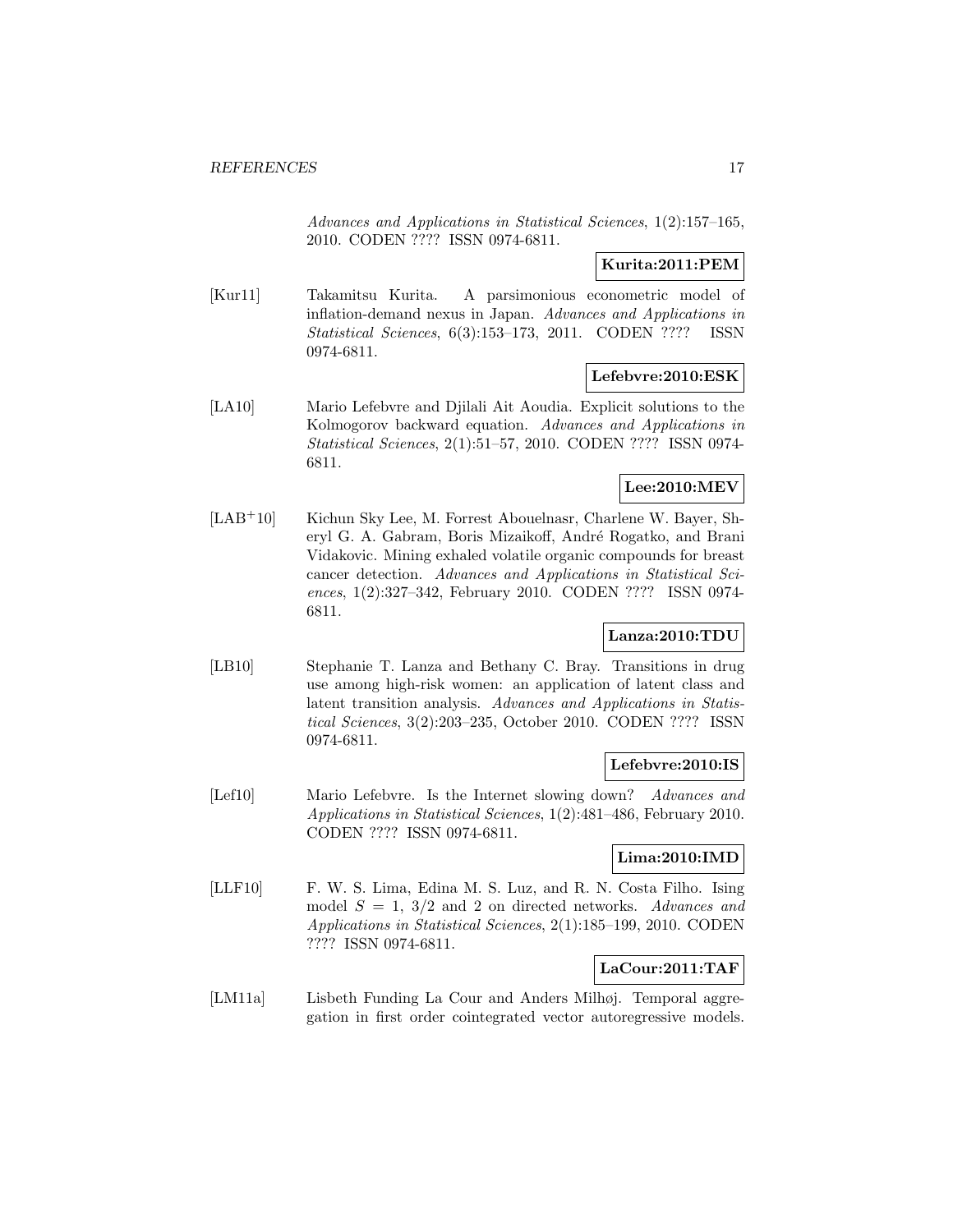Advances and Applications in Statistical Sciences, 6(4):207–227, July 2011. CODEN ???? ISSN 0974-6811.

### **Levantesi:2011:MML**

[LM11b] Susanna Levantesi and Massimiliano Menzietti. Modelling and managing longevity and disability risks in long term care insurance. Advances and Applications in Statistical Sciences, 6(6): 549–573, September 2011. CODEN ???? ISSN 0974-6811.

### **LaCour:2015:BTP**

[LM15] Lisbeth La Cour and Anders Milhøj. Benefits from taking a private tutorial course for exam preparation? The case of macroeconomics at Copenhagen Business School. Advances and Applications in Statistical Sciences, 10(1):1–31, March 2015. CODEN ???? ISSN 0974-6811.

# **Lee:2010:URB**

[LPPY10] Chu-In Charles Lee, Chul Gyu Park, Jianan Peng, and Xiaosong Yan. A unified representation of bivariate positive dependence. Advances and Applications in Statistical Sciences, 3(1):65–82, 2010. CODEN ???? ISSN 0974-6811.

### **LouzadaNeto:2010:HHM**

[LTC10] Francisco Louzada Neto, Cynthia A. V. Tojeiro, and Gleici Castro Perdoná. A hybrid hazard model with threshold-stress: the Weibull case. Advances and Applications in Statistical Sciences, 1(2):145–155, February 2010. CODEN ???? ISSN 0974-6811.

### **Luo:2011:POM**

[Luo11] June Luo. A penalized optimization method for classification. Advances and Applications in Statistical Sciences, 6(4):243–253, July 2011. CODEN ???? ISSN 0974-6811.

# **Luo:2012:SAF**

[Luo12] June Luo. Statistical analysis for factors in relation to diabetes. Advances and Applications in Statistical Sciences, 7(7): 83–90, 2012. CODEN ???? ISSN 0974-6811.

### **Luo:2011:SMD**

[LZ11] June Luo and Yijun Zuo. Statistical methods for differential gene detection in microarray. Advances and Applications in Statistical Sciences, 6(2):77–87, April 2011. CODEN ???? ISSN 0974-6811.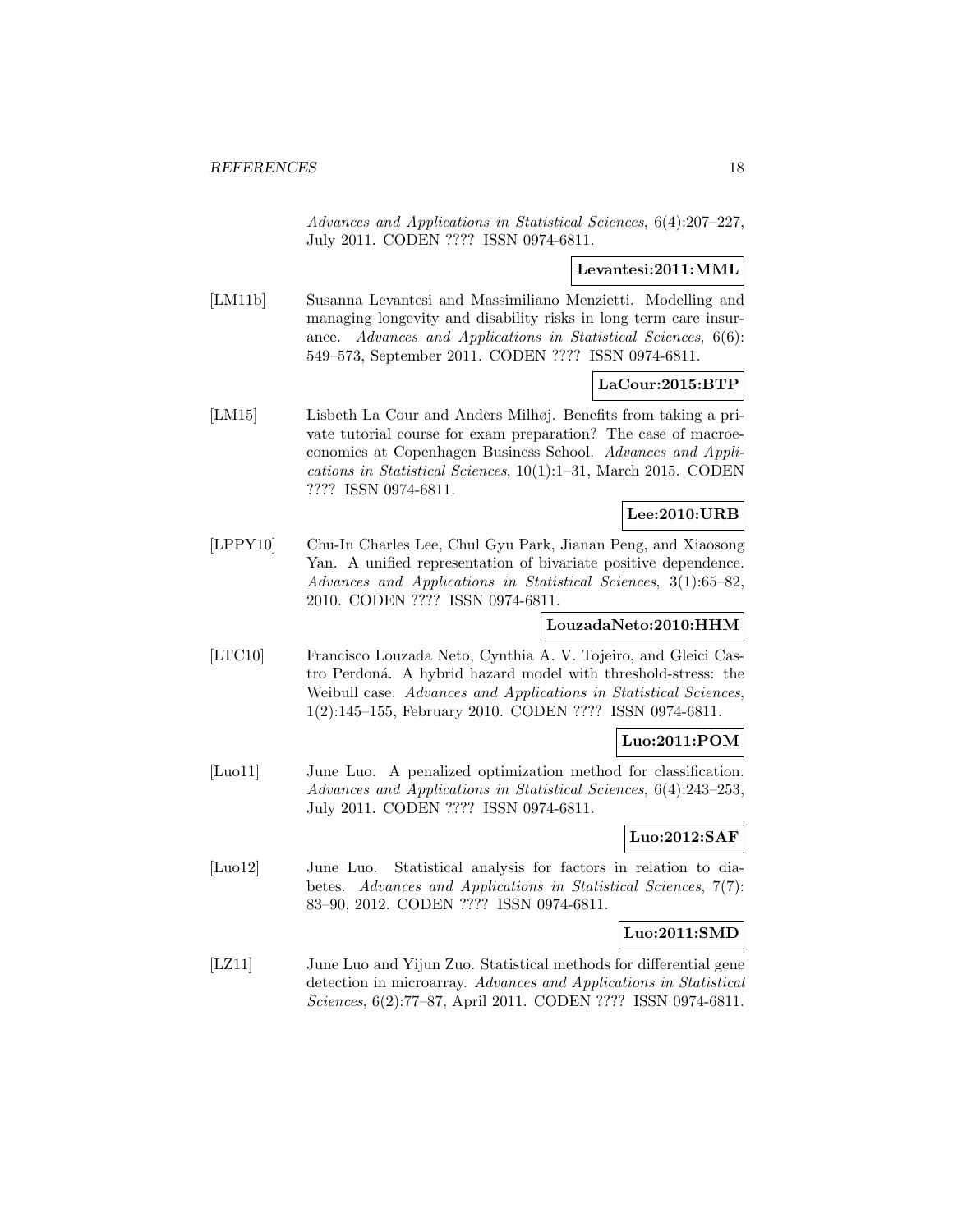#### **Mokaddis:2013:PAT**

[MAAH13] G. S. Mokaddis, Y. M. Ayed, and H. S. Al-Hajeri. Probabilistic analysis of two warm standby system with instructions at need. Advances and Applications in Statistical Sciences, 8(3): 67–??, May 2013. CODEN ???? ISSN 0974-6811.

# **MacDougall:2011:MBN**

[Mac11] Margaret Macdougall. Moving beyond the nuts and bolts of score reliability in medical education: some valuable lessons from measurement theory. Advances and Applications in Statistical Sciences, 6(7):643–664, 2011. CODEN ???? ISSN 0974-6811.

#### **Maruyama:2009:NSM**

[Mar09] Yosihito Maruyama. A note on sample measure of multivariate skewness. Advances and Applications in Statistical Sciences, 1(1): 39–44, 2009. CODEN ???? ISSN 0974-6811.

# **Marsh:2010:SGM**

[Mar10a] Patrick Marsh. Some geometry for the maximal invariant in time series regressions. Advances and Applications in Statistical Sciences, 1(2):105–124, February 2010. CODEN ???? ISSN 0974- 6811.

# **Martins:2010:MOC**

[Mar10b] AndrE C. R. Martins. A middle option for choices in the continuous opinions and discrete actions model. Advances and Applications in Statistical Sciences, 2(2):333–345, 2010. CODEN ???? ISSN 0974-6811.

### **Maruyama:2010:MTC**

[Mar10c] Yosihito Maruyama. On multivariate tests for comparing means. Advances and Applications in Statistical Sciences, 1(2):441–452, February 2010. CODEN ???? ISSN 0974-6811.

#### **Massou:2011:IBC**

[Mas11] Efthalia Massou. An information based criterion for analyzing supersaturated designs. Advances and Applications in Statistical Sciences, 6(1):59–69, 2011. CODEN ???? ISSN 0974-6811.

#### **Mazzoni:2010:EPE**

[Maz10] Thomas Mazzoni. Expected a posteriori estimation in finance. Advances and Applications in Statistical Sciences, 1(2):263–284, 2010. CODEN ???? ISSN 0974-6811.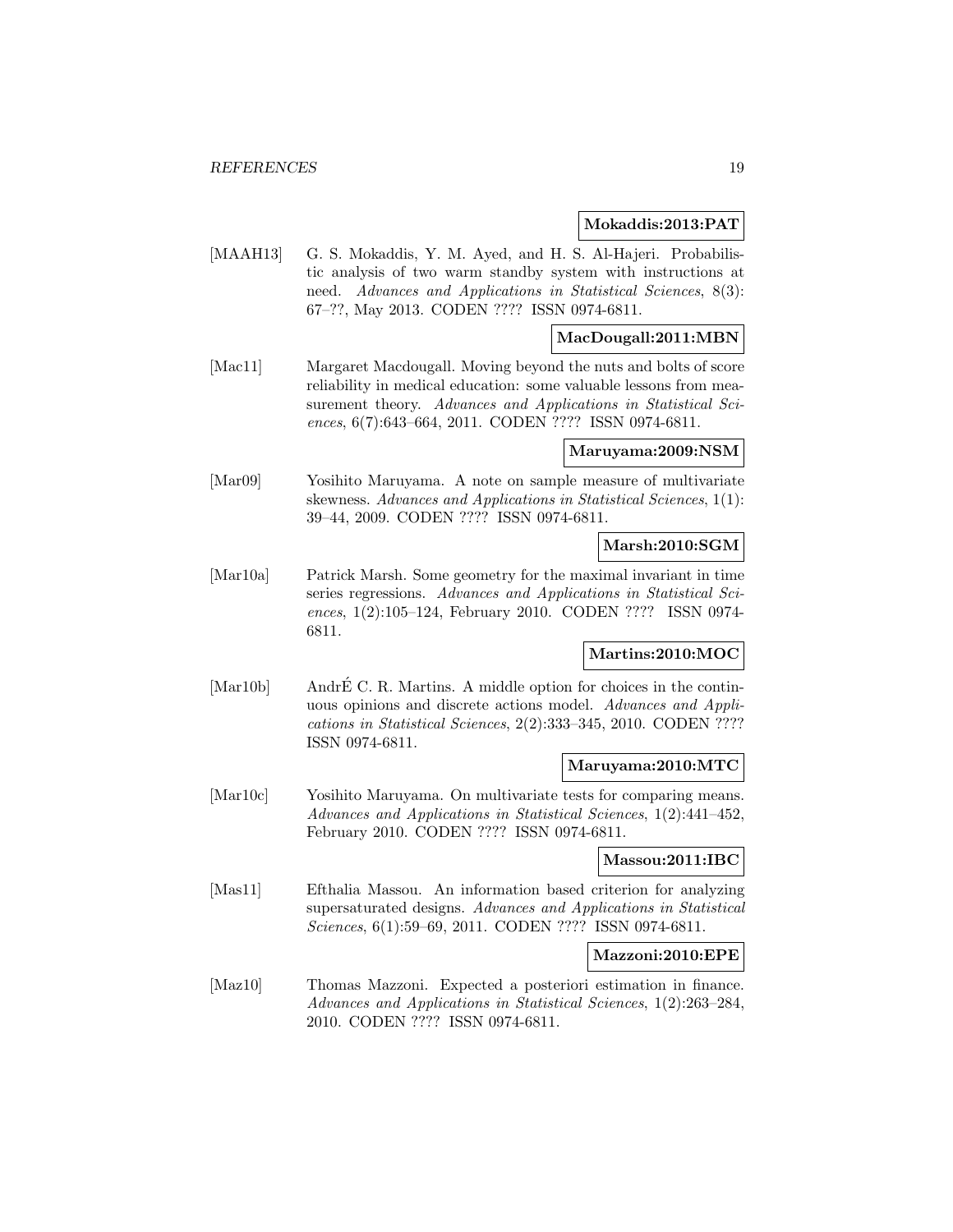### **Moreira:2010:MCC**

[MCB10] Carla M. Moreira, Rosa M. Crujeiras, and Maria J. Bento. Mapping childhood cancer incidence at northern region of Portugal. Advances and Applications in Statistical Sciences, 3(1):177–193, September 2010. CODEN ???? ISSN 0974-6811.

### **Migueles:2010:MEP**

[MLMB10] M. V. Migueles, C. Lagorio, P. A. Macri, and L. A. Braunstein. Modeling epidemics propagation on virtual cities. Advances and Applications in Statistical Sciences, 2(2):393–400, 2010. CODEN ???? ISSN 0974-6811.

# **Morlini:2010:NNA**

[Mor10] Isabella Morlini. A nonlinear and nonparametric approach for ground level air pollutants forecasting. Advances and Applications in Statistical Sciences, 3(1):127–156, September 2010. CODEN ???? ISSN 0974-6811.

### **Moretto:2010:DEU**

[MPT10] Enrico Moretto, Sara Pasquali, and Barbara Trivellato. Derivative evaluation using recombining trees under stochastic volatility. Advances and Applications in Statistical Sciences, 1(2):453–480, 2010. CODEN ???? ISSN 0974-6811.

# **Mohsenkhani:2011:IPP**

[MR11] Zohreh Fallah Mohsenkhani and Mohammad Reza Farid Rouhani. Iran's population projection using stochastic growth rate. Advances and Applications in Statistical Sciences, 5(1): 63–72, January 2011. CODEN ???? ISSN 0974-6811.

# **Maturo:2010:DMF**

[MSV10] Antonio Maturo, Massimo Squillante, and Aldo G. S. Ventre. Decision making, fuzzy measures and hyperstructures. Advances and Applications in Statistical Sciences, 2(2):233–253, 2010. CODEN ???? ISSN 0974-6811.

# **Nandram:2011:HBM**

[NBC11] Balgobin Nandram, Yan Bai, and Jai Won Choi. Hierarchical Bayesian models for assessing possible changes in prevalence of activity limitation. Advances and Applications in Statistical Sciences, 6(5):285–??, August 2011. CODEN ???? ISSN 0974-6811.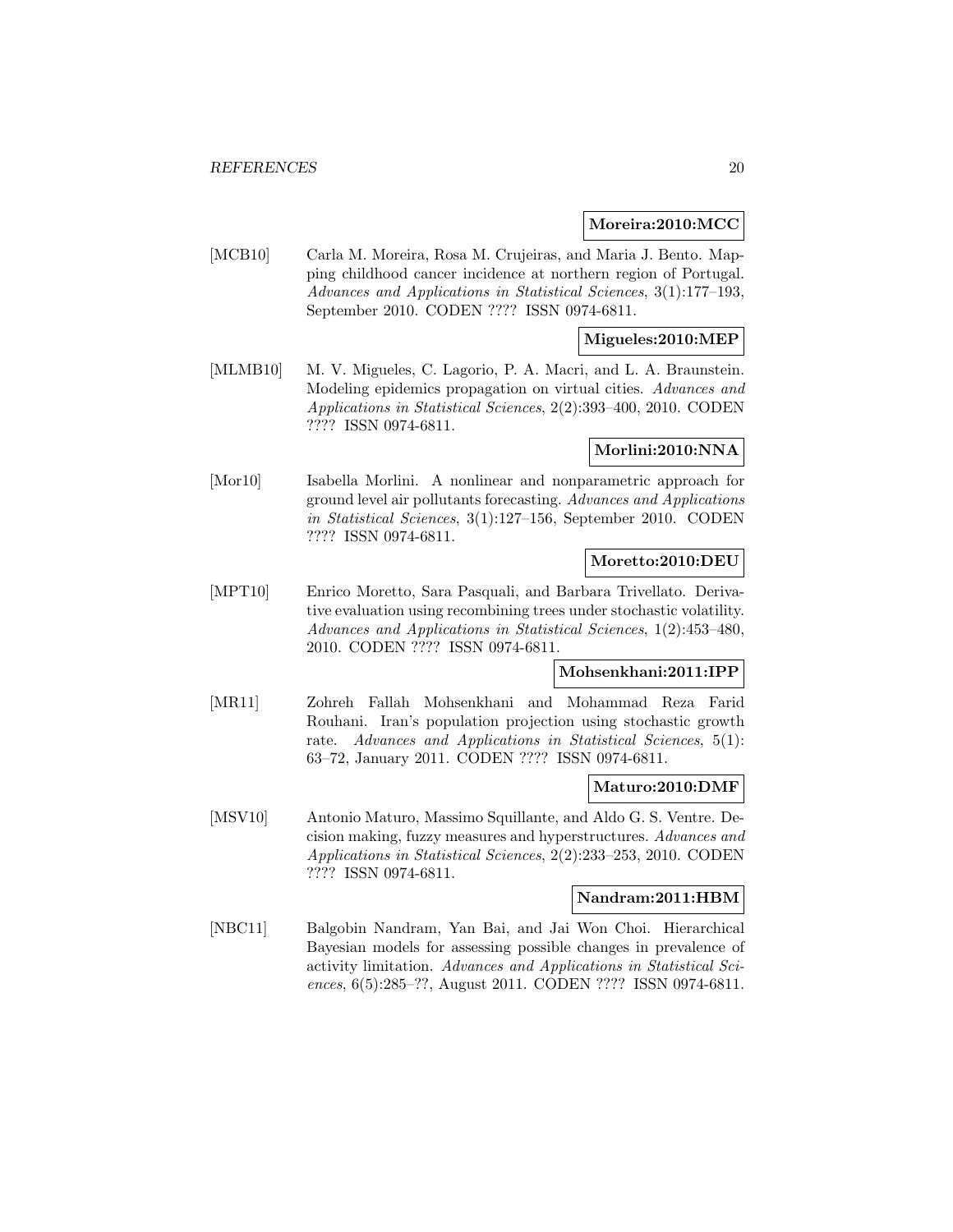# **Najafi:2011:VAP**

[NFZ11] H. Saberi Najafi, B. Fathi, and A. Zeinal. The variables affecting the performance of LDA. Advances and Applications in Statistical Sciences, 6(1):1–25, March 2011. CODEN ???? ISSN 0974-6811.

# **Nguyen:2011:EAT**

[NG11] Ngoc Nguyen and Arjun K. Gupta. Estimation of allocative and technical efficiencies with fat-tailed error models. Advances and Applications in Statistical Sciences, 5(2):85–112, 2011. CODEN ???? ISSN 0974-6811.

### **Nylund-Gibson:2010:AML**

[NGGJ10] Karen Nylund-Gibson, Sandra Graham, and Jaana Juvonen. An application of multilevel LCA to study peer victimization in middle school. Advances and Applications in Statistical Sciences, 3 (2):343–363, 2010. CODEN ???? ISSN 0974-6811.

# **Nagata:2010:CPA**

[NN10] Koji Nagata and Tadao Nakamura. Can the Peano axioms meet Zermelo–Fraenkel set theory with the Axiom of Choice? Advances and Applications in Statistical Sciences, 3(1):195–201, 2010. CO-DEN ???? ISSN 0974-6811.

# **Olivera:2011:ISM**

[OPA11] Noemi L. Olivera, Araceli N. Proto, and Marcel Ausloos. Information society: modeling a complex system with scarce data. Advances and Applications in Statistical Sciences, 6(6):505–??, September 2011. CODEN ???? ISSN 0974-6811.

# **Ouassou:2010:STE**

[OR10] Idir Ouassou and Mustapha Rachdi. Stein type estimation of the regression operator for functional data. Advances and Applications in Statistical Sciences, 1(2):233–250, 2010. CODEN ???? ISSN 0974-6811.

### **Parisi:2010:BBP**

[Par10] D. R. Parisi. Bulls and bears in a pedestrian counterflow system. Advances and Applications in Statistical Sciences, 2(2):347–357, August 2010. CODEN ???? ISSN 0974-6811.

# **Peng:2013:TES**

[Pen13] Jianan Peng. Testing equivalence of several treatments with a control under simple tree ordering. Advances and Applications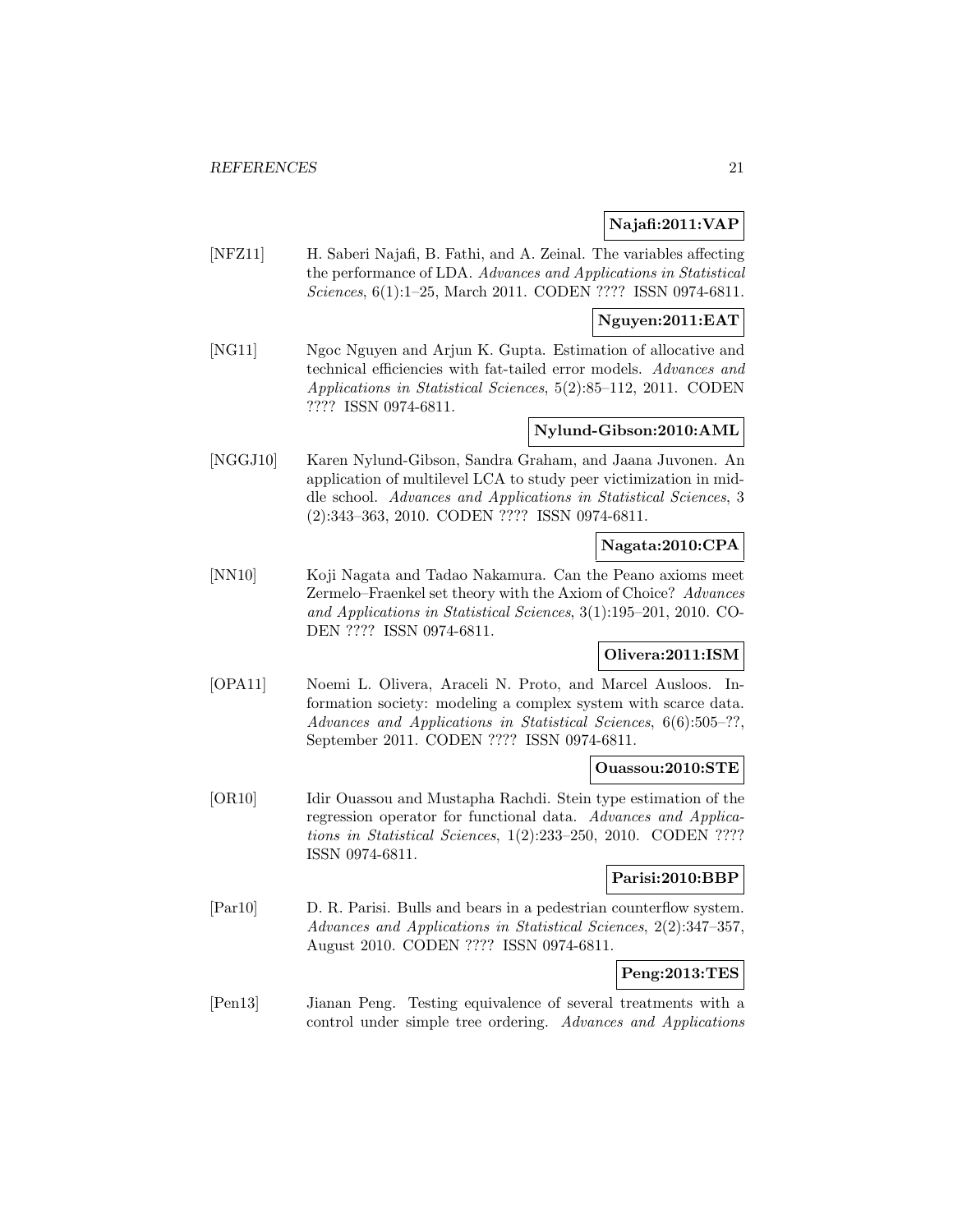in Statistical Sciences, 8(6):163–??, October 2013. CODEN ???? ISSN 0974-6811.

# **Peugh:2010:GMM**

[PF10] James Peugh and Xitao Fan. Growth mixture modeling: concepts and implementation. Advances and Applications in Statistical Sciences, 3(2):255–283, October 2010. CODEN ???? ISSN 0974- 6811.

### **Perez-Lechuga:2011:MPS**

[PLFRKT11] G. Pérez-Lechuga, C. F. Flores-Rivera, A. A. Karelyn, and A. Tarasenko. A multi period stochastic model to link the supply chain with the production plan in a manufacturing organization. Advances and Applications in Statistical Sciences, 6(4):255–283, 2011. CODEN ???? ISSN 0974-6811.

#### **Proto:2010:FSI**

[Pro10] Araceli N. Proto. Foreword [special issue: Proceedings of the IV Meeting on Dynamics of Social and Economic Systems]. Advances and Applications in Statistical Sciences, 2(2):i, 2010. CODEN ???? ISSN 0974-6811. Held in Pinamar, April 14–18, 2009, Special issue edited by Proto and A. Plastino.

### **Pasqualitto:2011:LRE**

[PS11a] Emanuela Pasqualitto and Maria Sole Staffa. Longevity risk: an empirical analysis for life annuity. Advances and Applications in Statistical Sciences, 6(6):403–??, September 2011. CODEN ???? ISSN 0974-6811.

# **Proto:2011:FSI**

[PS11b] Araceli N. Proto and Massimo Squillante. Foreword [Special issue: Proceedings of the V Meeting on Dynamics of Social and Economic Systems]. Advances and Applications in Statistical Sciences, 6(6):i, 2011. CODEN ???? ISSN 0974-6811. Held in Benevento, September 20–25, 2010.

# **Pang:2011:TEM**

[PT11] Herbert Pang and Tiejun Tong. Testing equality of means when one sample has no replication. Advances and Applications in Statistical Sciences, 5(1):53–62, 2011. CODEN ???? ISSN 0974-6811.

# **Pizzinga:2011:DSA**

[PVF11] Adrian Pizzinga, Luciano Vereda, and Cristiano Fernandes. A dynamic style analysis of exchange rate funds: the case of Brazil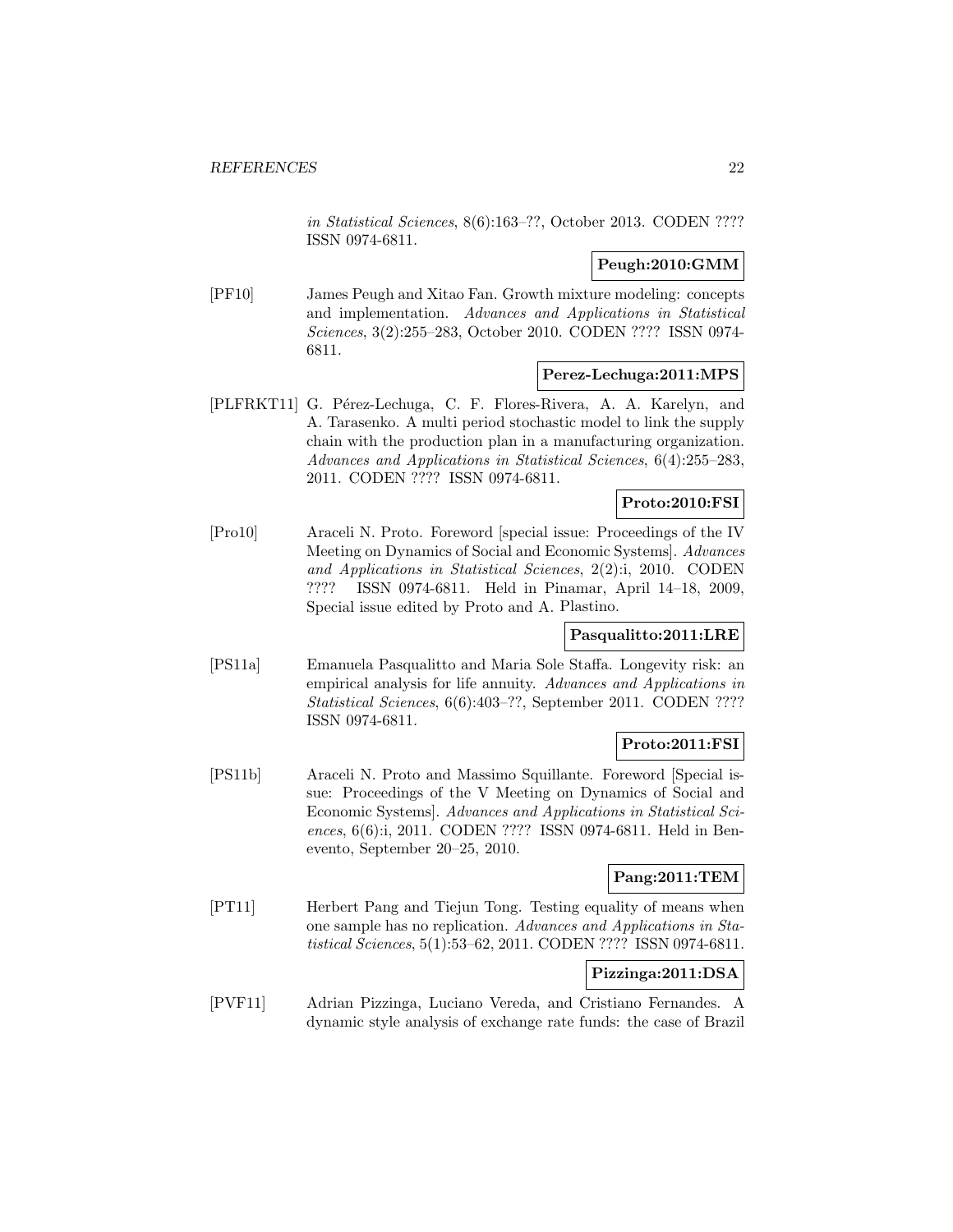at the 2002 election. Advances and Applications in Statistical Sciences, 6(2):111–135, 2011. CODEN ???? ISSN 0974-6811.

### **Rotundo:2010:NAO**

[RA10] G. Rotundo and A. M. D. Arcangelis. Network analysis of ownership and control structure in the Italian stock market. Advances and Applications in Statistical Sciences, 2(2):255–273, August 2010. CODEN ???? ISSN 0974-6811.

# **Raveh:2010:QRA**

[RL10] Adi Raveh and Guy Leshem. A quick and rather accurate estimate of Pearson's correlation coefficient  $\rho$  from scatter diagrams. Advances and Applications in Statistical Sciences, 1(2):371–380, February 2010. CODEN ???? ISSN 0974-6811.

### **Rancan:2010:IRB**

[RPGM10] Claudio Rancan, Patricia Pesado, and Ramón García-Martínez. Issues in rule based knowledge discovering process. Advances and Applications in Statistical Sciences, 2(2):303–314, 2010. CODEN ???? ISSN 0974-6811.

# **Ranjbar:2011:BAP**

[RRA11] Esmail Ranjbar, Vahid Ranjbar, and Mohammad Ghasem Akbarei. Bayesian approach to point estimation with fuzzy data. Advances and Applications in Statistical Sciences, 5(2):73–83, February 2011. CODEN ???? ISSN 0974-6811.

### **Soares:2010:CAR**

[SC10] João Oliveira Soares and Cristina C. Coutinho. Cluster analysis in regional science. Advances and Applications in Statistical Sciences, 1(2):311–325, 2010. CODEN ???? ISSN 0974-6811.

### **Sellers:2012:DDD**

[Sel12] Kimberly F. Sellers. A distribution describing differences in count data containing common dispersion levels. Advances and Applications in Statistical Sciences, 7(3):35–46, March 2012. CODEN ???? ISSN 0974-6811.

#### **Shimshak:2010:IMP**

[Shi10] Daniel G. Shimshak. Integration of managerial preferences in DEA modeling: a case study involving weight restrictions. Advances and Applications in Statistical Sciences, 1(2):167–190, February 2010. CODEN ???? ISSN 0974-6811.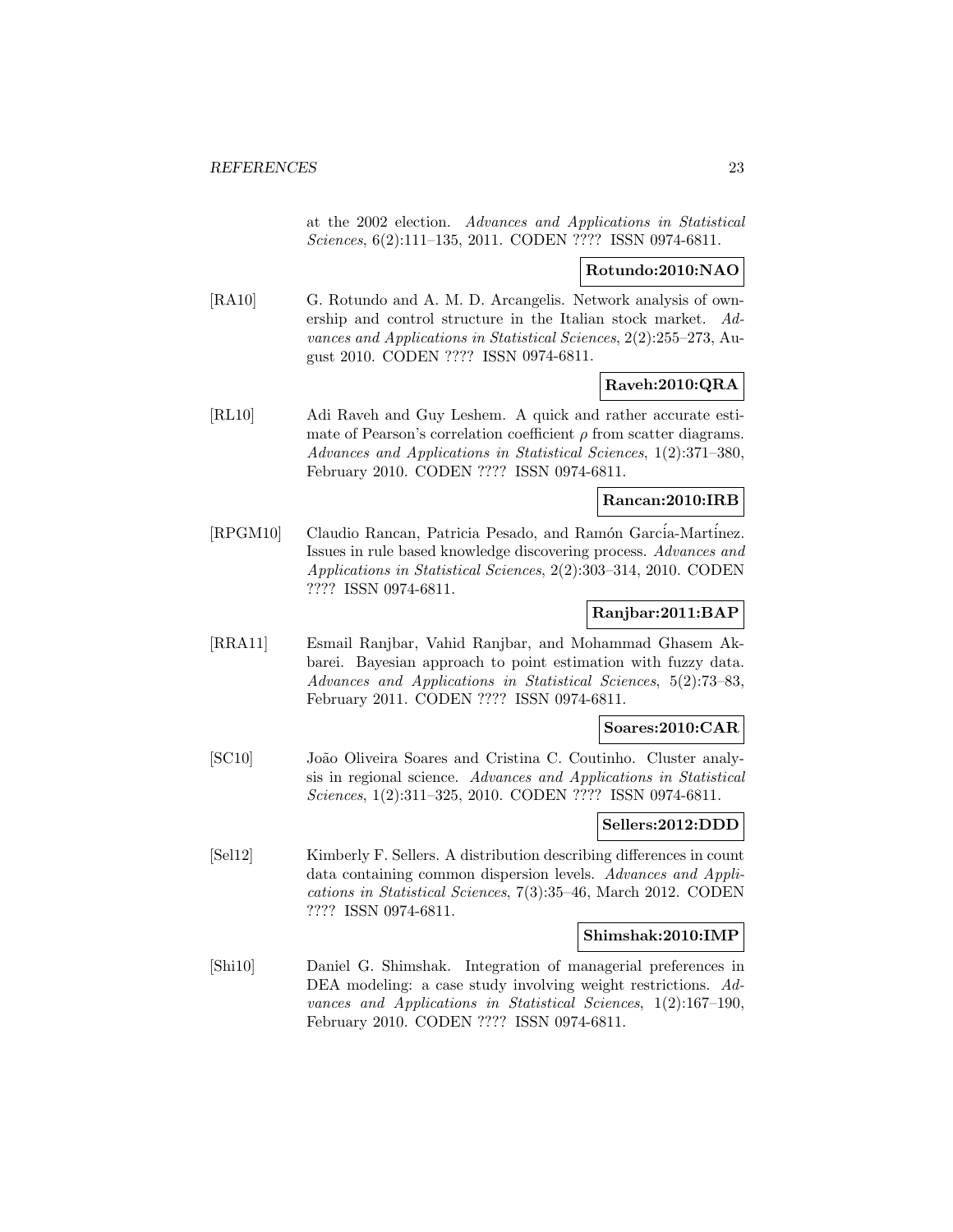### **Simonetti:2011:EPA**

[SM11] Biagio Simonetti and Gabriella Marcarelli. Estimation of priorities in the AHP through taxicab decomposition. Advances and Applications in Statistical Sciences, 6(6):393–402, 2011. CODEN ???? ISSN 0974-6811.

# **Spencer:2015:MCS**

[SM15] Bryan P. Spencer and Ganesh B. Malla. A Monte Carlo simulation comparison of some survival functions for incomplete data. Advances and Applications in Statistical Sciences, 10(2):33–43, May 2015. CODEN ???? ISSN 0974-6811.

# **Saraiva:2014:PAS**

[SMLS14] Erlandson F. Saraiva, Luís A. Milan, Francisco Louzada, and Adriano K. Suzuki. A predictive allocation sampler for clustering of gene expression data. Advances and Applications in Statistical Sciences, 9(2):17–??, May 2014. CODEN ???? ISSN 0974-6811.

# **Sarris:2010:DMU**

[SP10] C. M. Sarris and A. N. Proto. Decision making under stress: a quantum model approach. Advances and Applications in Statistical Sciences, 2(2):359–373, 2010. CODEN ???? ISSN 0974-6811.

### **Sarris:2011:DSN**

[SP11] C. M. Sarris and A. N. Proto. Dissipative SU(2) semiquantum non-linear Hamiltonian for decision making. Advances and Applications in Statistical Sciences, 6(6):341–355, September 2011. CODEN ???? ISSN 0974-6811.

# **Spanos:2011:MCN**

[Spa11a] Aris Spanos. Misplaced criticisms of Neyman–Pearson (N–P) testing in the case of two simple hypotheses. Advances and Applications in Statistical Sciences, 6(4):229–242, 2011. CODEN ???? ISSN 0974-6811.

### **Spanos:2011:RWU**

[Spa11b] Aris Spanos. Revisiting the Welch uniform model: a case for conditional inference? Advances and Applications in Statistical Sciences, 5(1):33–52, January 2011. CODEN ???? ISSN 0974- 6811.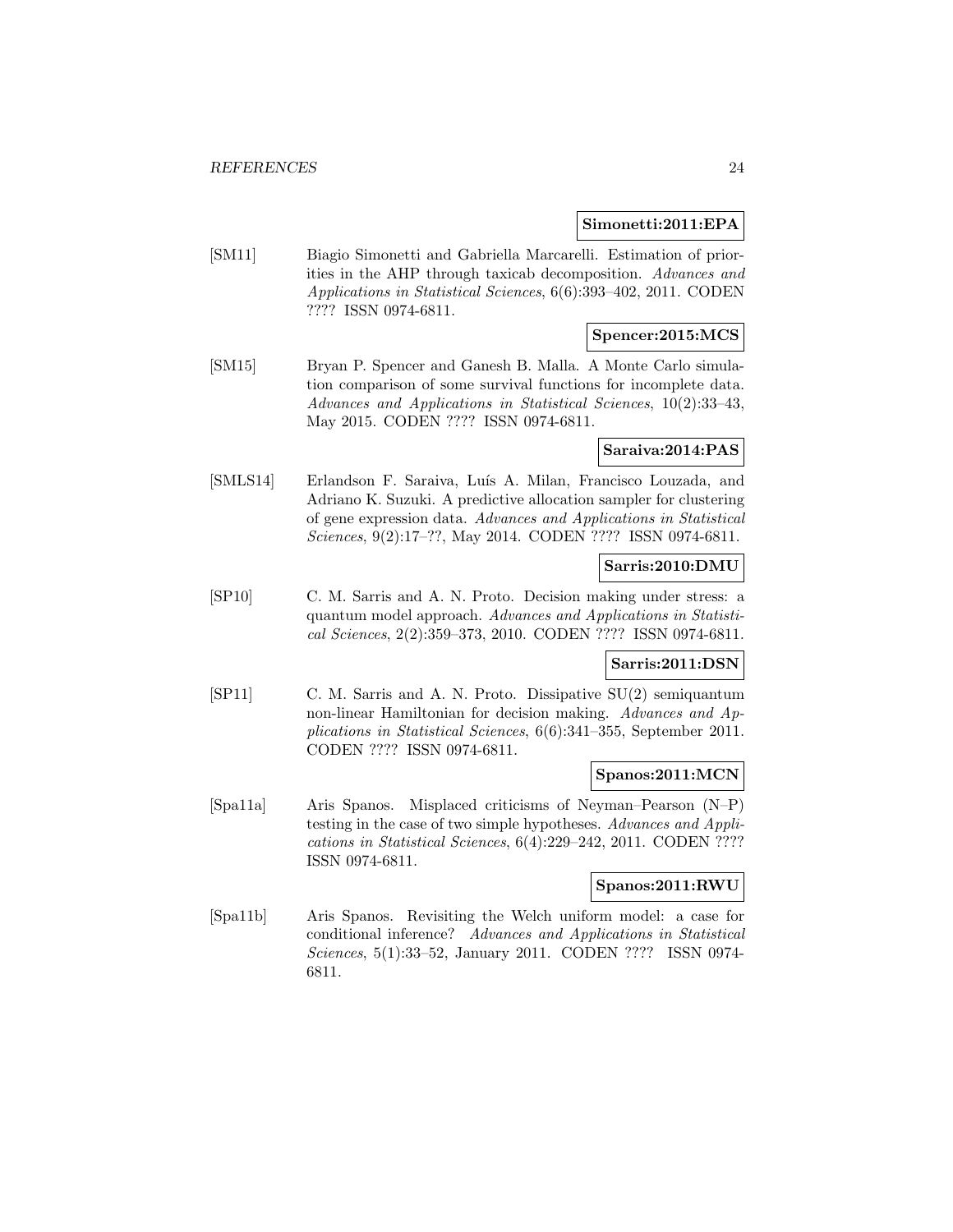### **Spanos:2013:RME**

[Spa13] Aris Spanos. Revisiting the 'mixed experiment' example: fallacious frequentist reasoning or an improper statistical model? Advances and Applications in Statistical Sciences, 8(2):29–47, January 2013. CODEN ???? ISSN 0974-6811.

# **Szybisz:2010:PCB**

[SS10] Leszek Szybisz and Martin A. Szybisz. People's collective behavior in a hyperinflation. Advances and Applications in Statistical Sciences, 2(2):315–331, August 2010. CODEN ???? ISSN 0974- 6811.

### **Stoica:2010:RCP**

[Sto10] George Stoica. Rate of convergence in Petrov's strong law of large numbers. Advances and Applications in Statistical Sciences, 4(1): 57–60, 2010. CODEN ???? ISSN 0974-6811.

# **Tarsitano:2010:CST**

[Tar10] Agostino Tarsitano. Classification of short time series. Advances and Applications in Statistical Sciences, 1(2):215–231, February 2010. CODEN ???? ISSN 0974-6811.

# **Tan:2010:LDA**

[TBLW10] Qier Tan, Eric Bohm, Lynda Loucks, and Xikui Wang. Lifetime data analysis of waiting time to healthcare in Canada. Advances and Applications in Statistical Sciences, 2(1):89–100, May 2010. CODEN ???? ISSN 0974-6811.

# **Tolusso:2010:LLI**

[TC10] David Tolusso and Richard J. Cook. Local likelihood for intervalcensored recurrent event data. Advances and Applications in Statistical Sciences, 1(2):343–369, 2010. CODEN ???? ISSN 0974- 6811.

### **Thiagarajah:2010:QEE**

[Thi10] K. Thiagarajah. Quantile estimation for the extreme value distribution with censored data. Advances and Applications in Statistical Sciences, 1(2):429–440, 2010. CODEN ???? ISSN 0974-6811.

# **Thiagarajah:2012:ARP**

[Thi12] K. Thiagarajah. Approximate ruin probabilities when the claim size distribution is Weibull. Advances and Applications in Sta-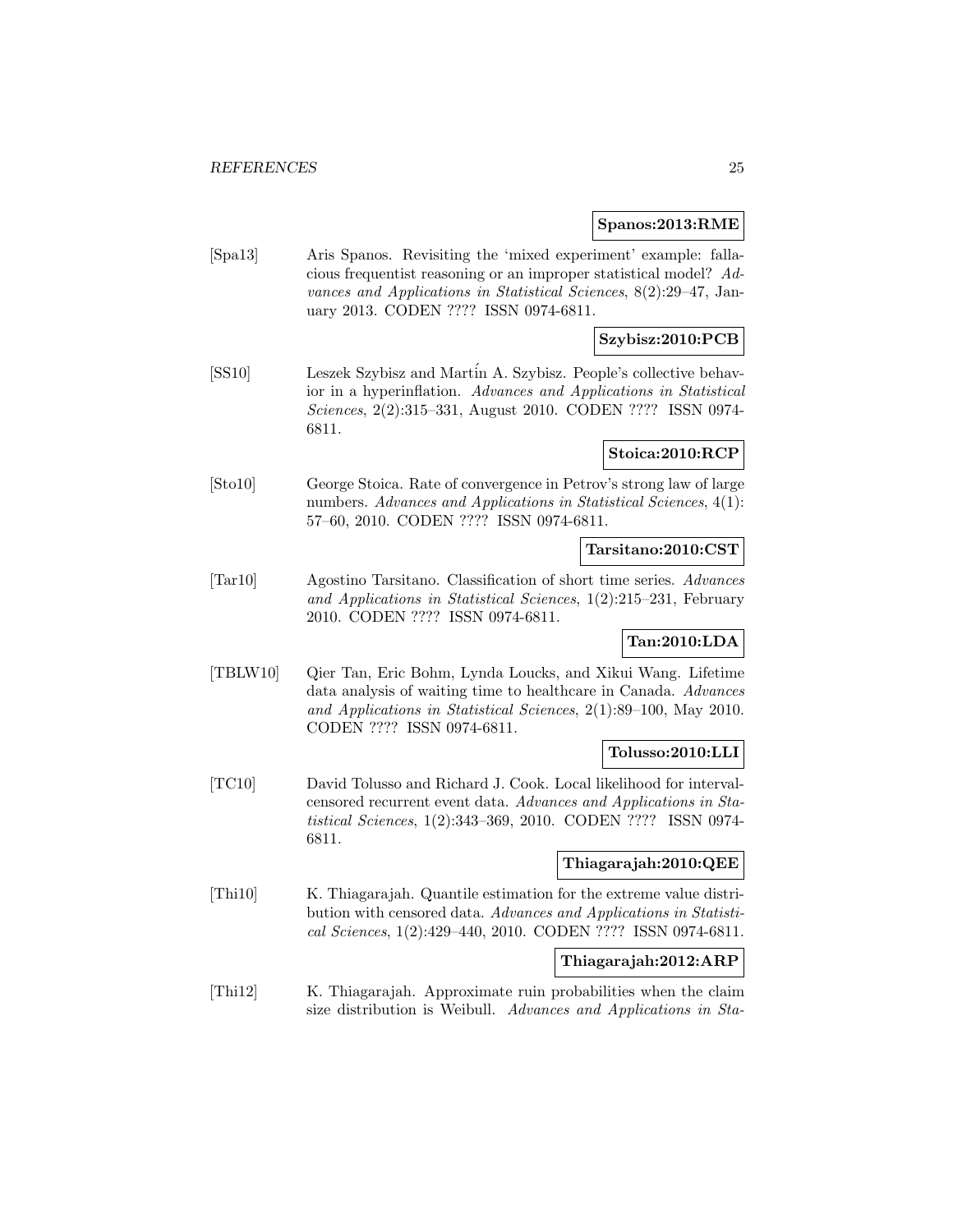tistical Sciences, 7(5):55–64, July 2012. CODEN ???? ISSN 0974-6811.

# **Tang:2009:TET**

[TT09] Nian-Sheng Tang and Man-Lai Tang. Testing the equality of two ordered multinomial proportions. Advances and Applications in Statistical Sciences, 1(1):57–82, 2009. CODEN ???? ISSN 0974- 6811.

### **Tahata:2009:DSM**

[TTT09] Kouji Tahata, Takanori Toyoda, and Sadao Tomizawa. The delta symmetry model for square contingency tables. Advances and Applications in Statistical Sciences, 1(1):25–30, 2009. CODEN ???? ISSN 0974-6811.

# **Tahata:2010:TMP**

[TTT10] Kouji Tahata, Hiroki Tokuno, and Sadao Tomizawa. On test of marginal point-symmetry in multi-way tables. Advances and Applications in Statistical Sciences, 3(1):1–12, September 2010. CODEN ???? ISSN 0974-6811.

# **Tong:2010:CCH**

[TWW10] Q. Tong, X. Wang, and Y. H. Wu. Combining current and historical survival data using weighted likelihood. Advances and Applications in Statistical Sciences, 2(1):129–149, May 2010. CODEN ???? ISSN 0974-6811.

### **Varron:2010:NUF**

[Var10] Davit Varron. A nonstandard uniform functional limit law for the increments of the multivariate empirical distribution function. Advances and Applications in Statistical Sciences, 1(2):399–428, February 2010. CODEN ???? ISSN 0974-6811.

# **Vasilescu:2010:MRI**

[Vas10] Cezar Vasilescu. Modeling the reliability of information management systems based on mission specific tools set software. Advances and Applications in Statistical Sciences, 4(2):121–134, 2010. CODEN ???? ISSN 0974-6811.

### **Walls:2010:GSM**

[Wal10] W. D. Walls. General stable models of the rate of return to Hollywood films. Advances and Applications in Statistical Sciences, 2(1):19–36, 2010. CODEN ???? ISSN 0974-6811.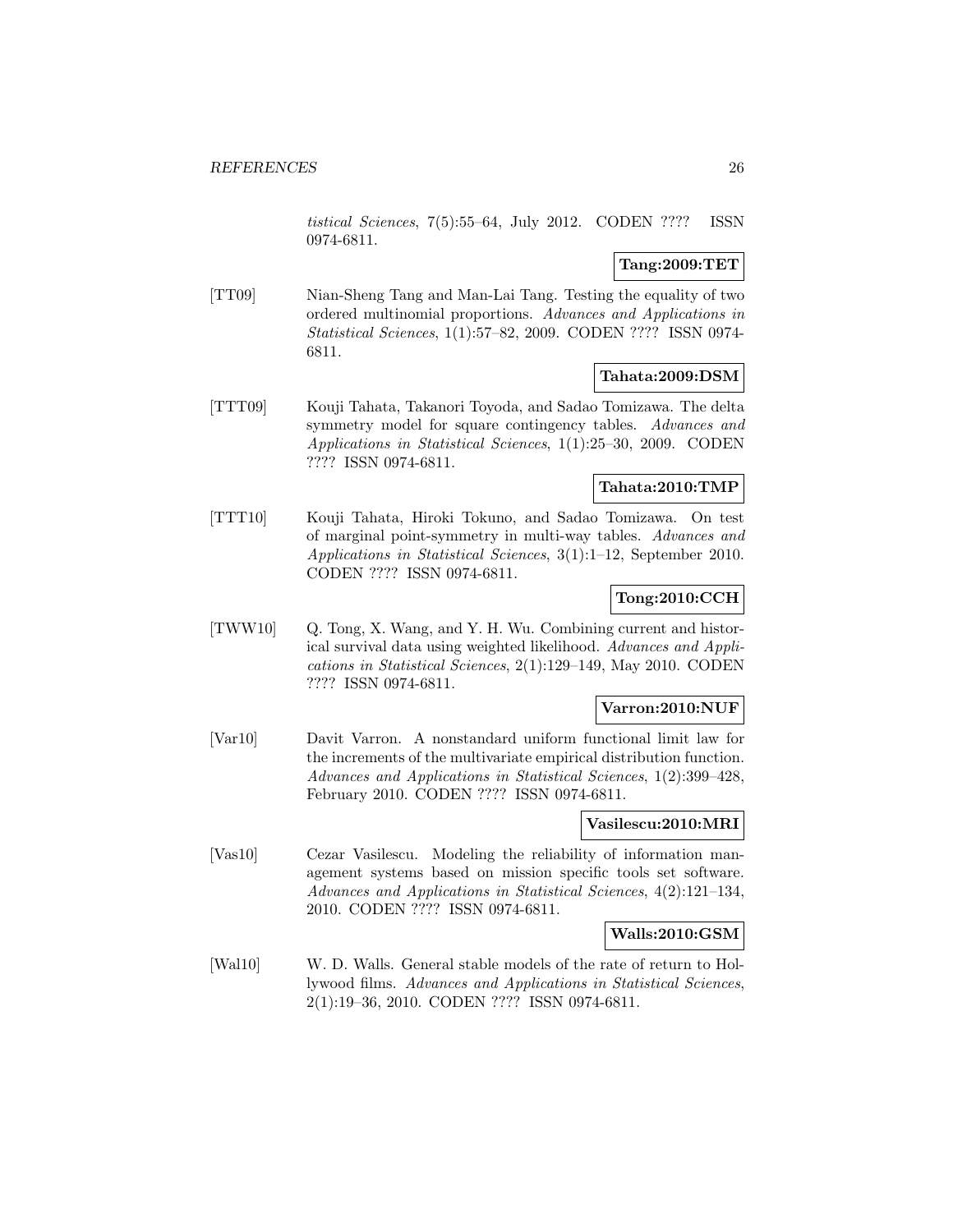### **Wang:2009:GGT**

[Wan09] Jichuan Wang. Gauging growth trajectories of two related outcomes simultaneously: an application of parallel latent growth modeling. Advances and Applications in Statistical Sciences, 1 (1):1–23, November 2009. CODEN ???? ISSN 0974-6811.

# **Wang:2010:LSG**

[Wan10] Jichuan Wang. Longitudinal study on growth trajectory of crackcocaine use: applications of group-based trajectory models. Advances and Applications in Statistical Sciences, 3(2):285–310, 2010. CODEN ???? ISSN 0974-6811.

# **Wang:2011:GDR**

[Wan11] Jiantian Wang. Generalized t-distributions from regressional property. Advances and Applications in Statistical Sciences, 6 (2):103–109, April 2011. CODEN ???? ISSN 0974-6811.

### **Wang:2010:PSI**

[WL10] Jichuan Wang and Stephanie T. Lanza. Preface [special issue: Methods and applications of mixture models]. Advances and Applications in Statistical Sciences, 3(2):1–6, 2010. CODEN ???? ISSN 0974-6811.

### **Willie:2010:DMH**

[WN10a] Michael Mncedisi Willie and Phakamile Nkomo. Dealing with multicollinearity in healthcare benefit options. Advances and Applications in Statistical Sciences, 3(1):113–125, 2010. CODEN ???? ISSN 0974-6811.

# **Willie:2010:LMM**

[WN10b] Mncedisi Michael Willie and Phakamile Nkomo. Linear mixed models: an application to medical schemes contributions data. Advances and Applications in Statistical Sciences, 2(1):201–211, May 2010. CODEN ???? ISSN 0974-6811.

# **Webb:2010:IUH**

[WSNP10] Mi-Young L. Webb, Paula J. Schwanenflugel, and Stacey Neuharth-Pritchett. Investigating unobserved heterogeneity in teacher-child relationships: an application of latent class factor analysis. Advances and Applications in Statistical Sciences, 3(2): 311–341, October 2010. CODEN ???? ISSN 0974-6811.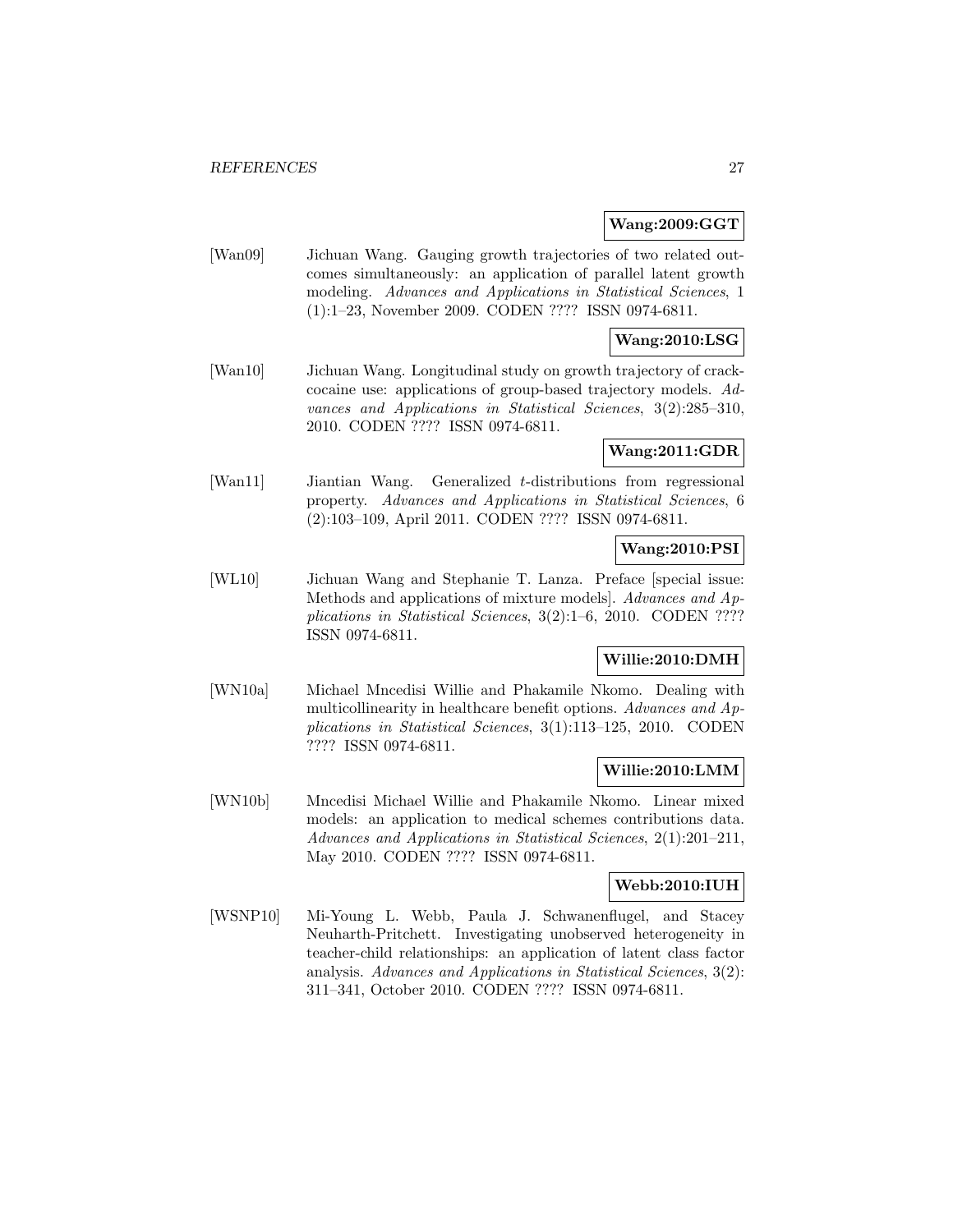# **Wu:2011:EBD**

[WW11] Yuehua Wu and Xiaolan L. Wang. M-estimation based detection of undocumented mean shifts without trend changes for the Box– Cox transformed daily precipitation data series. Advances and Applications in Statistical Sciences, 6(3):187–205, 2011. CODEN ???? ISSN 0974-6811.

# **Wu:2010:GNA**

[WXZ10] Xin Wu, Miao Xia, and Peibiao Zhao. The generalized noarbitrage analysis of frictional markets. Advances and Applications in Statistical Sciences, 1(2):251–262, February 2010. CO-DEN ???? ISSN 0974-6811.

# **Xie:2011:FPT**

[XK11] Shengkun Xie and Sridhar Krishnan. First passage times density of Markov switching geometric Brownian motion. Advances and Applications in Statistical Sciences, 5(1):1–22, January 2011. CODEN ???? ISSN 0974-6811.

# **Yin:2011:AIF**

[Yin11] Xiangfeng Yin. An anticipating Itô formula for general Lévy processes with forward integral. Advances and Applications in Statistical Sciences, 5(1):23–31, 2011. CODEN ???? ISSN 0974-6811.

### **Yamamoto:2012:MMH**

[YKT12] Kouji Yamamoto, Takenori Kimbara, and Sadao Tomizawa. Measure for marginal homogeneity based on distance powerdivergence in square contingency tables. Advances and Applications in Statistical Sciences, 7(4):47–54, May 2012. CODEN ???? ISSN 0974-6811.

# **Ye:2010:NAS**

[YW10] Daxiang Ye and Qunying Wu. A note on the almost sure central limit theorem. Advances and Applications in Statistical Sciences, 4(1):79–88, November 2010. CODEN ???? ISSN 0974-6811.

# **Zabaleta:2010:QSD**

[ZA10] O. G. Zabaleta and C. M. Arizmendi. Quantum search for the dating market. Advances and Applications in Statistical Sciences, 2(2):401–407, August 2010. CODEN ???? ISSN 0974-6811.